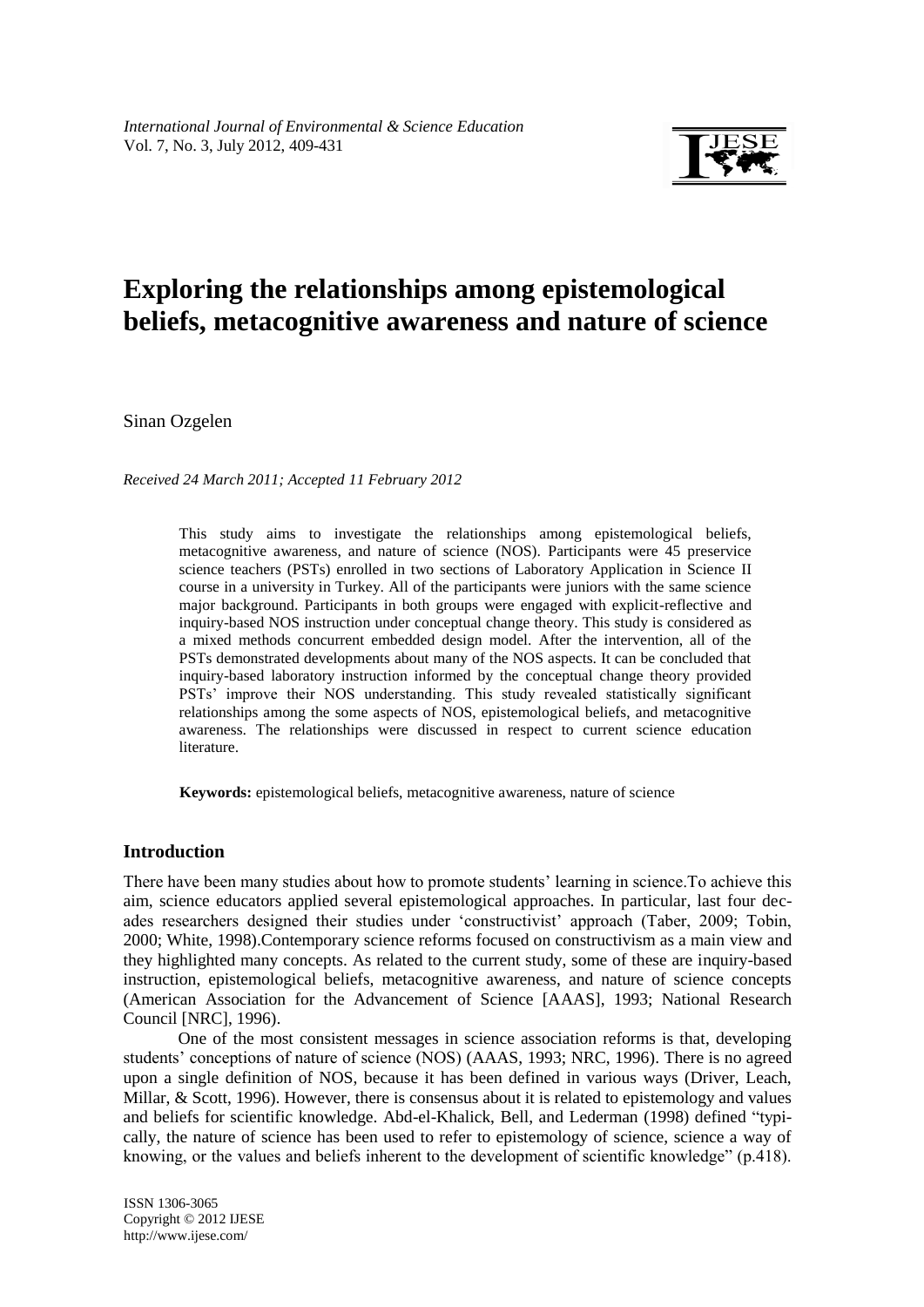In addition, NOS was accepted as one of the important component of scientific literacy (Abd-El-Khalick & Lederman, 2000; Bybee, 1997). If it is expected from every citizen to make appropriate decisions about social-political issues in real life, policy makers should consider scientific literacy that includes NOS aspects. The close relationship between NOS and epistemological beliefs was addressed that, NOS refers to the epistemology of science (Lederman, 1992).

Epistemology was defined as "the origin, nature, limits, methods, and justification of human knowledge" (Hofer 2002, p. 4). After 1990s, some studies were done different perspective from previous research about epistemology, personal epistemology, and epistemological beliefs (Schommer, 1990; Hofer & Pintrich, 1997). Hofer (2002) delineated epistemological beliefs as one's beliefs about knowing and knowledge. Schommer (1990) tried to answer two questions in her study, what are the students' beliefs about the nature of knowledge, and how do these beliefs affect comprehension? Hofer and Pintrich (1997) envisioned epistemological beliefs as a domainspecific multidimensional construct. They stressed two general areas represent the core structure of learner's epistemological theories; these are nature of knowledge and nature of knowing. Hofer and Pintrich (1997) suggested two dimensions for each area, under nature of knowledge; certainty of knowledge and simplicity of knowledge were suggested. Moreover, for nature of knowing area; source of knowledge and justification for knowing were suggested. At the end of the study the researchers emphasized that constructivist approach will undoubtedly continue to affect research in this area. Recent studies showed that, not only epistemological beliefs but also other factors can affect NOS understanding, one of the important factor described as metacognitive awareness (Abd-El-Khalick & Akerson, 2004).

Metacognition includes some important cognitive processes, which are important for any forms of learning. Schraw and Dennison (1994) defined metacognition as a referring to the ability to reflect upon, understand and control one's one learning. Schraw and Dennison (1994) described two major components of metacognition; knowledge about cognition and regulation of cognition. They explained knowledge about cognition represents reflective aspect of metacognition and includes three dimensions; declarative knowledge, procedural knowledge, and conditional knowledge. Regulation of cognition refers to knowledge about facilitate the control aspect of learning, including planning, strategies, monitoring, and evaluating. The purpose of this study was to investigate the relationships among epistemological beliefs, metacognitive awareness, and nature of science views for prospective science teachers.

#### **Theoretical Background**

The nature of knowledge has several epistemological approaches, which are different philosophical views to understand scientific knowledge. Some of them are very important and they influence the development of curriculum from elementary school through university and influence the type of instructions. These are positivism, constructivism, realism, and rationalism (Matson  $\&$ Parsons, 2006). The current study was conducted within a constructivist approach of scientific knowledge.

In the past, some educators and psychologists developed important learning theories, which try to explain learning. One of the most famous is Piaget, who developed his cognitive development theory through some observations and interviews with children. Piaget's theory leads to constructivist theories related to how new information is assimilated. Another famous psychologists is Ausubel, his meaningful learning theory emphasized the importance of advance organizers for information processing. Ausubel made much of importance to prior knowledge, he asserted that "If I had to reduce all of educational psychology to one principle, I would say this: the most important single factor influencing learning is what the learner already knows. Ascertain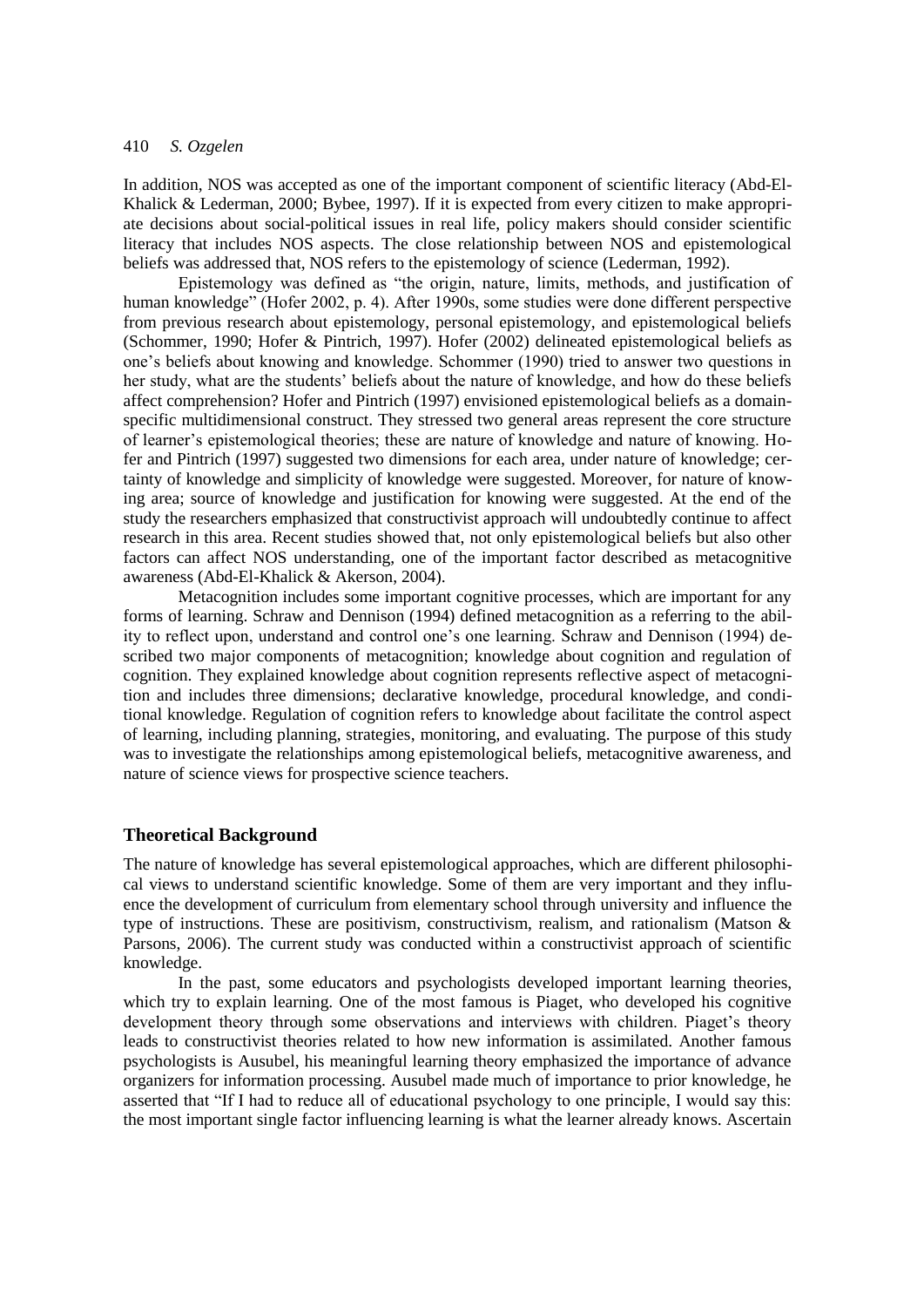this and teach him accordingly", in his book (Ausubel, 1968, p.18). We know that students already have alternative explanations; they do not come class with empty minds. Generally, students' alternative conceptions are different from the scientific conceptions taught in class. This situation is similar for students' views of NOS (Lederman, 1992).

Conceptual change is accepted a way of meaningful learning science from constructivist approach (Duit & Traegust, 2003). Studies in science education showed that students do not come into science classes without any pre-instructional knowledge about the subjects to be taught. Students come together their conceptions and ideas that are not in consistence with the science views or generally they contrast to them (Duit  $&$  Traegust, 2003). Similar situation was seen for the some studies, which especially focused students' conceptions at the content level to understand their learning about views of nature of science and views of learning. Therefore, science educators and researchers focused conceptual change studies.

The conceptual change model was developed by Posner, Strike, Hewson, and Gertzog (1982), and used as a way of thinking about the learning of disciplinary content such as physics and biology. In this model, learning includes changing a learner's conceptions in addition to an interaction between new and existing conceptions (Hewson, 1992). Although, many criticisms made about the model two major components remain central to learning as conceptual change. These are "concept status" and "conceptual ecology" (Hewson, 1992). Abd-El-Khalick and Akerson (2004) used "learning ecology" instead of "conceptual ecology, because they asserted that "learning ecology" is expanded to include elements from the cognitive, affective, motivational, contextual, social, and cultural domains. There are four conditions were identified in the conceptual change model. First, learners confronted with a new condition use their existing knowledge (their learning ecology) to determine whether is different or not, if it is different dissatisfaction condition is occurred. Second, whether the new condition is intelligible (knowing what it means) or not. Third, whether the new condition is plausible (believing it to be true) or not. Fourth, whether the new condition is fruitful (finding it useful) or not (Hewson, 1992).

After some criticisms, the latest revision of the conceptual change model by Hewson, Beeth, and Thorley (1998) went some way in addressing some concerns. The main criticism about role of cognitive conflict was modified (Abd-El-Khalick & Akerson, 2004). Hewson et al. (1998) emphasized that teaching for conceptual change refers to teaching that explicitly aims to help students' experience conceptual change learning, and they defined some guidelines consistent with the conceptual change model. They put four general guidelines for conceptual change. These are; a) students and teachers' ideas about the target topic should be made an explicit part of classroom discourse, b) discourse should be made explicitly metacognitive, c) the status of ideas and concepts in terms of intelligibility, plausibility, and fruitfulness should be explicitly discussed and negotiated, and d) the justification for ideas and status decisions should be made an explicit component of the curriculum (Hewson, et al., 1998).

#### **Literature Review**

The recent NOS literature especially related to conceptual change theory showed that there are some factors, which facilitate or hinder understanding of NOS views. The most important factors can be ordered as epistemological beliefs, prior conceptions about NOS, and metacognitive awareness (Abd-el-Khalick, Bell & Lederman, 1998; Abd-El-Khalick & Akerson, 2004; Lederman, 1992; Southerland, Johnston & Sowell, 2006). This study was designed in the light of these factors.

Science educators have focused on some factors that would mediate understanding of NOS aspects, for example, epistemological beliefs, motivational level, and metacognitive aware-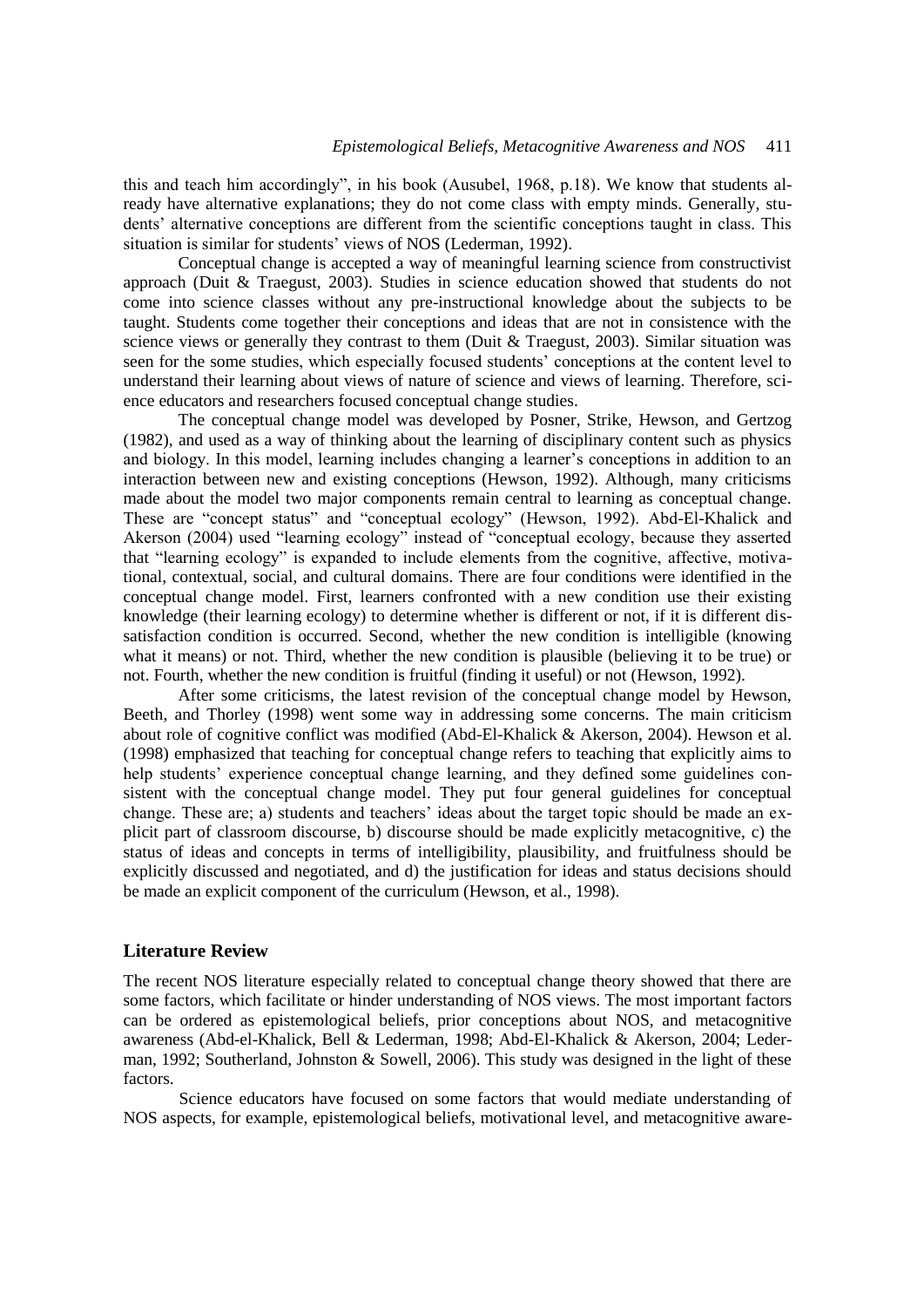ness (Abd-El-Khalick & Akerson, 2004); past science experiences, attitudes toward science, selfefficacy, learning dispositions and related general epistemological beliefs, and religious beliefs (Southerland et al., 2006).

Researchers conducted many important studies that contributed science education especially about nature of science. Some of them (e.g., Abd-El-Khalick & Akerson, 2004; Akerson, Abd-El-Khalick & Lederman, 2000; Schwartz, Lederman, & Crawford, 2004) are similar in terms of their goals, methodologies, and samples. Studies (e.g., Abd-El-Khalick & Akerson, 2004; Akerson, Abd-El-Khalick & Lederman, 2000) aimed at developing preservice teachers' NOS understandings and used the explicit-reflective approach as an instruction method. In addition, these studies use similar methods to collect data, similar questionnaires, interviews, and reflections papers. Although, some studies (e.g., Akerson, Abd-El-Khalick & Lederman, 2000; Schwartz, Lederman, & Crawford, 2004) were applied in method courses, some others were conducted in the science laboratory classes, and activities were designed for inquiry approach, minds on- hands on with together, also activities included science context.

Schommer (1990) emphasized five related, but independent dimensions representing personal epistemology. Schommer used epistemological questionnaire with five dimensions and shorthand terminology in parentheses are the following. 1) Knowledge is simple rather than complex (Simple Knowledge); 2) Knowledge is handed down by authority rather than derived from reason (Omniscent Authority); 3) Knowledge is certain rather than tentative (Certain Knowledge); 4) The ability to learn is innate rather than acquired (Innate Ability); 5) Learning is quick or not at all (Quick learning) (Schommer, 1990). At the end of the study, Schommer suggested five conclusions, these are "a) Personal epistemology can be characterized as a system of more or less independent beliefs, b) these beliefs have distinct effects on comprehension and learning, c) epistemological beliefs are influenced by home and educational background, d) these effects exist beyond the influence of variables found to influence comprehension and learning, and e) these effects are generalizable across two content domains" (Schommer, 1990, p.503).

Hewson et al. (1998) stressed that metacognition is particularly important in conceptual change learning because; it is related to knowledge of learners' own cognitive processes and products.There is closely relationship between metacognition and conceptual change. Gunstone (1994) emphasized that for proper conceptual change process a learner needs to be metacognitive. Hewson et al. (1998) stressed some strategies for encouraging metacognition. For example, asking questions students to consider their own past-recorded responses and encouraging students to discuss with their group members and whole-class.

In recent time, there are some studies, which focused to show relationships between metacognition and NOS understanding (Abd-El-Khalick & Akerson, 2004; Abd-El-Khalick & Akerson, 2009). Consistent with the use of explicit-reflection instruction, a conceptual change approach to teachingabout the nature of science makes NOS an explicit part of the classroom discourse, provides learners with structured opportunities to explain their ideas, discuss the strengths and limitations of those ideas, and assess the consistency of their ideas with those of others. Additionally, discourse is metacognitive, that is, "learners need to make their ideas and thinking an object of cognition" (Abd-El-Khalick & Akerson, 2004, p. 791). One of the most important and recent study was conducted by Abd-El-Khalick and Akerson (2009). The researchers aimed using metacognitive strategies to develop understanding NOS views for prospective elementary teachers. This study was designed as empirical and the explicit-reflective method used in both groups, however, for the intervention group metacognition strategies were applied. The results of the study provide important contributions such as using metacognitive strategies promote prospective science teachers' understanding of NOS respect to comparison group, and using these strategies advance learners' awareness of metacognition.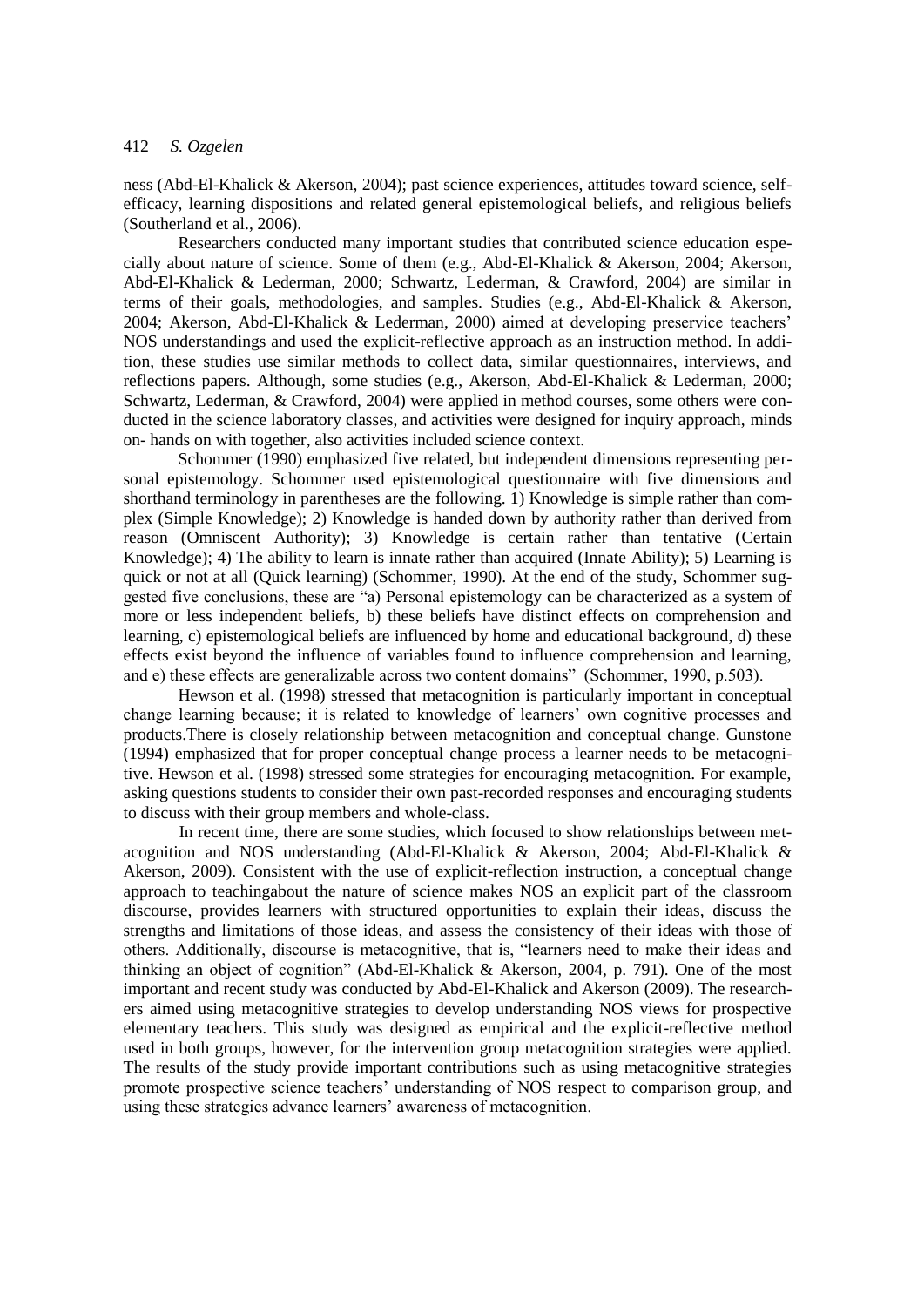Another study was conducted about epistemological belief by Schommer (1990). The study aimed to answer two questions; what are the students' beliefs about the nature of knowledge? In addition, how do these beliefs affect comprehension? The researcher conducted two studies she aimed to explore the relations between epistemological beliefs. At the end of the studies, the author reached five important conclusions, these were "a) Personal epistemology can be characterized as a system of more or less independent beliefs; b) these beliefs have distinct effects on comprehension and learning; c) epistemological beliefs are influenced by home and educational background; d) these effects exist beyond the influence of variables found to influence comprehension and learning; and e) these effects are generally across two content domains" (Schommer, 1990, p.503).

In literature, there is a gap about the relationship among epistemological beliefs, metacognitive awareness, and nature of science. It can be said that there are many common points between NOS and epistemological beliefs, because NOS refers to the epistemology of science (Lederman, 1992). Therefore, it is appropriate to think together between learners' epistemological beliefs about science and their NOS views. Furthermore, it can be said that if a method or instruction develops students' epistemological beliefs, this method or instruction can be used to improve students' views of NOS. It can be stated strong relations between metacognitive awareness and epistemological beliefs-NOS views, however, there is no research especially conducted to reveal these accepted relations. Therefore, this study aimed to contribute this area in science education literature.

In this study qualitative and quantitative research questions were investigated, the qualitative research question was; how do preservice science teachers' views change as a result of participating in these inquiry-based laboratory activities? Moreover, this study investigated the following quantitative research questions:

- 1) Does the explicit-reflective and inquiry-based NOS instruction improve PSTs' epistemological beliefs about science?
- 2) To what extent does the inquiry-based and explicit-reflective laboratory NOS instruction improve participants' metacognitive awareness?
- 3) Are there any correlations within and between students' pre- and post-instruction epistemological beliefs and metacognitive awareness?
- 4) Are there any correlations within and between students' pre- and post-instruction sub-categories of epistemological beliefs and metacognitive awareness?

#### **Method**

The primary intent of this investigation was to determine the impact of explicit-reflective and inquiry-based laboratory instruction on preservice science teachers' nature of science views, epistemological beliefs, and metacognitive awareness. This study is considered as a mixed methods concurrent embedded design experimental model, because the qualitative and the quantitative data were collected at the same time (Creswell, 2003). The data were merged together during the interpretation phase; they were analyzed separately in the result section. In the initial qualitative phase of the study, the researcher collected qualitative data to explore preservice science teachers' NOS views before the intervention. At the end of the intervention, qualitative data were collected to determine the impact of inquiry-based laboratory instruction and explicit-reflective teaching. The secondary purpose was to gather quantitative data to explore the relationships between nature of science views and epistemological beliefs, and metacognitive awareness. Therefore, the researcher collected quantitative data before and after the intervention.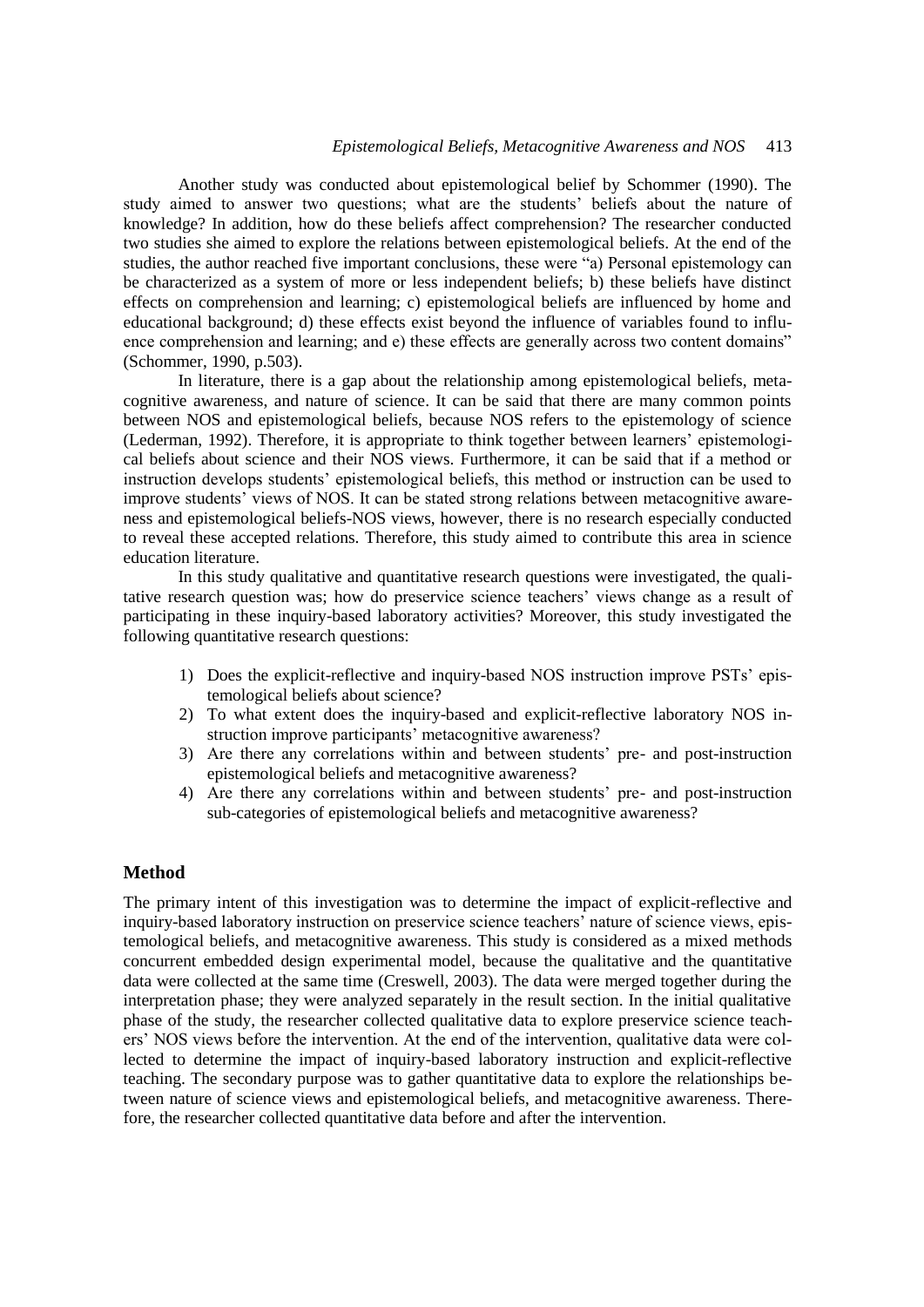#### *Participants*

For the Laboratory Application in Science II course 49 pre-service science teachers (PST) enrolled (three of them from past years) during the spring 2010 semester at a western university in Turkey. This course was re-designed and extended to provide meaningful and practical experiences by the researcher. At the beginning of the course, four PSTs did not accept to join on voluntarily for the study, therefore 45 PSTs formed the sample of this study (30 were female and 15 were male with a mean age of 21.6 year). All of the participants had the same science major background, and all of them were juniors. During the spring semester this course was taught in two different sections. At the beginning of the semester participants selected their own section and formed their study group (generally 4-5 students for each group).

## *The Study Context*

In this study, the instruction was adopted from Ozgelen's (2010) study, all of the procedures and used activities were obtained from that study in the same course. The Laboratory Application in Science II course was a must for prospective elementary science teachers at faculty of education. This laboratory course provided opportunities for PSTs to participate 2-hour lab sessions. At the beginning of this part, there is a power-point presentation to provide the researcher' nature of science views reflect the science educators' views (e.g., Schwartz et al., 2004; Lederman et al., 2002). Moreover, PSTs took a quiz included two or three questions related to inquiry-based laboratory activities and the aspect of NOS at the beginning of the laboratory section. At the end of the laboratory activities, there was an hour in the organization of each course session for a week, focused presentation, and discussion about results of activities and relationship nature of science aspect. This part was addressed using the explicit-reflective nature of science instruction. Some researchers stressed on "reflection" as an important factor for conceptual change (Day, 1993; Irez & Cakır, 2006). In both of the explicit-reflective sections, preservice science teachers were engaged in reflective discussions of the target nature of science aspects followed by inquiry activities. The explicit-reflective NOS instruction focused on seven target NOS aspects during the semester. The instructors explained the nature of science aspect and managed discussion among groups every week.

During the semester, the instructors focused only upon one aspect of NOS each week. There are some debates about defining NOS; however, in this study the researcher used aspects of NOS identified by science educators to be relevant to K-16 education and about which there is a consensus (Abd-El-Khalick & Akerson, 2004; Lederman, Abd-El-Khalick, Bell & Schwartz, 2002; Schwartz, Lederman & Crawford, 2004). These include (1) The Empirical Nature of Scientific Knowledge; scientific knowledge is based on evidence and observations of the natural world. (2) Observations, Inference, and Theoretical Entities in Science; scientific knowledge includes observation and inference which are different. Observations are gathered through human senses and inferences are interpretations of those observations. (3) Scientific Theories and Laws; theories and laws are different kinds of scientific knowledge and one does not become the other. Laws describe observed or perceived relationships in nature. On the other hand, theories are inferred explanations for natural phenomena and mechanisms for relationships among natural phenomena. (4) The Theory-Laden Nature of Scientific Knowledge; scientific knowledge is theoryladen, scientists' theoretical and disciplinary commitments influence their works. (5) The Tentative Nature of Scientific Knowledge; scientific knowledge is never absolute or certain, scientific knowledge is subject to change with new observations and with the reinterpretations of existing new knowledge. (6) The Creative and Imaginative Nature of Scientific Knowledge; scientific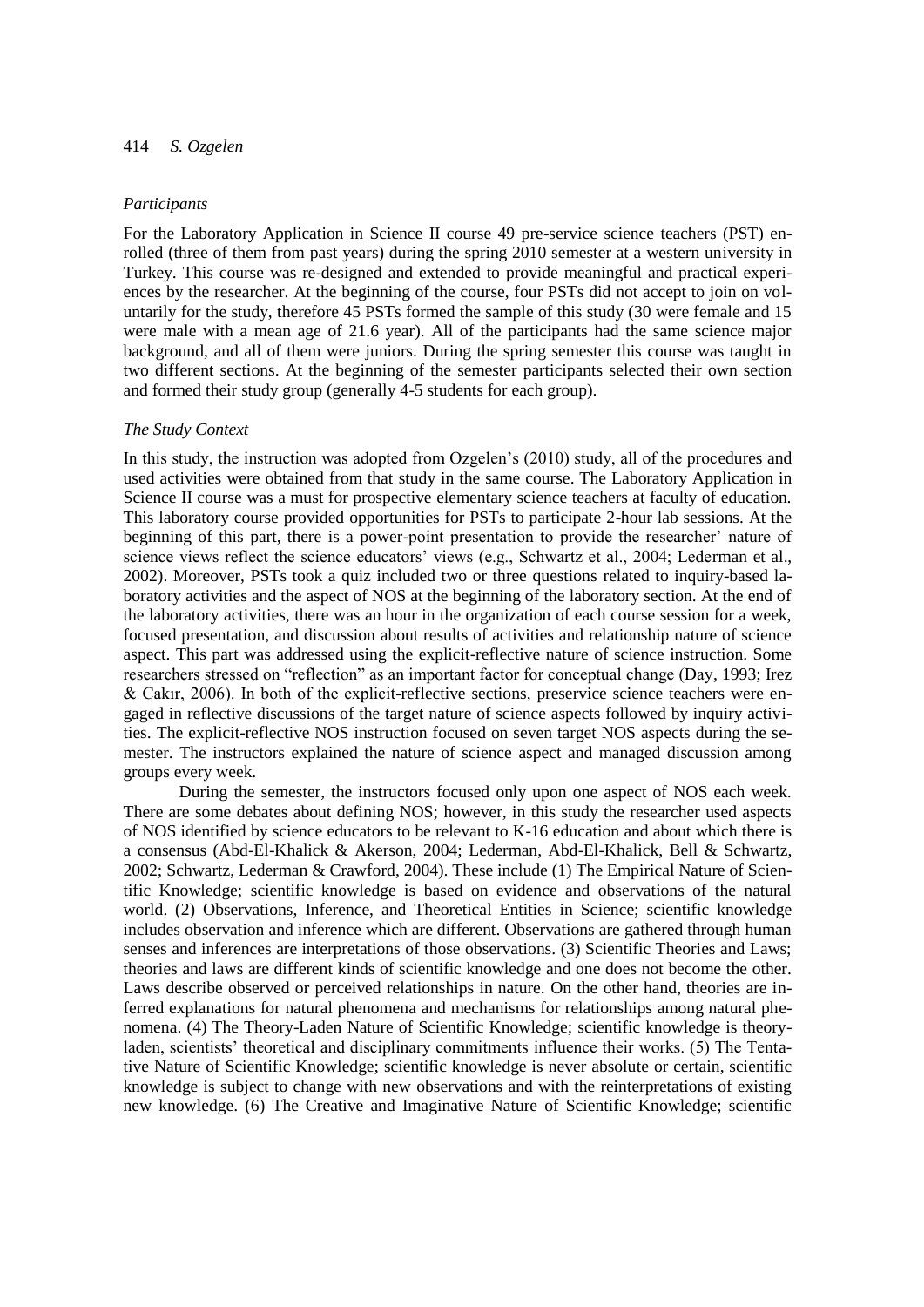knowledge is created from human imaginations and logical reasoning, this creation is based on observations and inferences of the natural world. (7) The Social and Cultural Embeddedness of Scientific Knowledge; science affects and is affected by the various elements and intellectual spheres of the culture in which it is embedded. These elements include, but are not limited to, social fabric, power structures, politics, socioeconomic factors, philosophy, and religion. During the spring semester, PSTs did an activity related to only one aspect of NOS for each week.

In this study, the conceptual change model is used as a theoretical framework for researching the effectiveness of interventions intended to promote improved views of NOS. This model entails using the theory "to explicitly and functionally guide an intervention, design a study, collect and analyze data, and/or interpret findings" as well as using results to test and critically appraise the theory (Abd-El-Khalick & Akerson, 2006, p. 189).

In this study, conceptual change informed not only the design of the research, but also the design of instructional interventions. This part includes information about how teaching was matched with four guidelines before mentioned. First, every week before the laboratory, participants given laboratory sheets include basic readings about more informed views of the NOS aspects.In addition, before the laboratory activities participants took a quiz included two or three questions related to laboratory activities and the aspect of nature of science. Moreover, at the end of the laboratory activity, the researcher made a power point presentation about specific the aspect of NOS every week. These parts informed preservice science teachers with the science education community's and researchers' perspectives on NOS. This part of the study intended to elucidate and make preservice science teachers' and the researcher' NOS ideas an explicit part of classroom discourse. Thus, this part was suitable for Hewson et al.'s (1998) first guideline.

Second, during the intervention, all of the weeks, preservice science teachers were engaged laboratory activities related to views of NOS. At the end of the activity, each group discussed and completed their laboratory sheets. In addition to, at the end of the instructor's presentation, all groups shared and discussed their results with other groups in the laboratory class. Therefore, participants attended small-group and whole-class discussions each week, with the intent of explicitly involving participants in meta-conceptual conversation about the target NOS ideas. This part related to our explicit reflective approach to NOS instruction, and consisted with the second guideline of Hewson et al.'s (1998).

Third, every week after the presentation the researcher managed whole-class discussion not related activity, especially stressed that the specific aspect of NOS. Participants were encouraged for discussion by the researcher. In addition to, each week at the end of the laboratory activities and discussions pre-service science teachers responded to write reflection paper, which includes three open-ended questions that were related to the laboratory' topic and discussions. This part was coherent with the Hewson et al's (1998) third guidelines.

Fourth, at the end of the laboratory hours, participants asked some questions about their reflection papers and attended whole-class discussion to understand unclear points. In addition , preservice science teachers were expected to prepare an activity related the aspects of NOS suitable for elementary science curriculum. At the end of the semester each participant presented own activity for class and instructors. These parts consisted with the fourth guideline of Hewson et al's (1998) related to curriculum.

Engaging students in inquiry-based activities is an opportunity to develop their understanding of NOS (NRC, 2000). In order to complete inquiry-based laboratory activities, PSTs need to use their science process skills (SPS). The relationship between scientific inquiry and SPS was described by NRC (1996) as during scientific inquiry students should combine SPS and scientific knowledge to develop their understanding of science. Using inquiry as a method to develop preservice teachers' NOS views is efficient (Akerson & Hanuscin, 2007). In this study,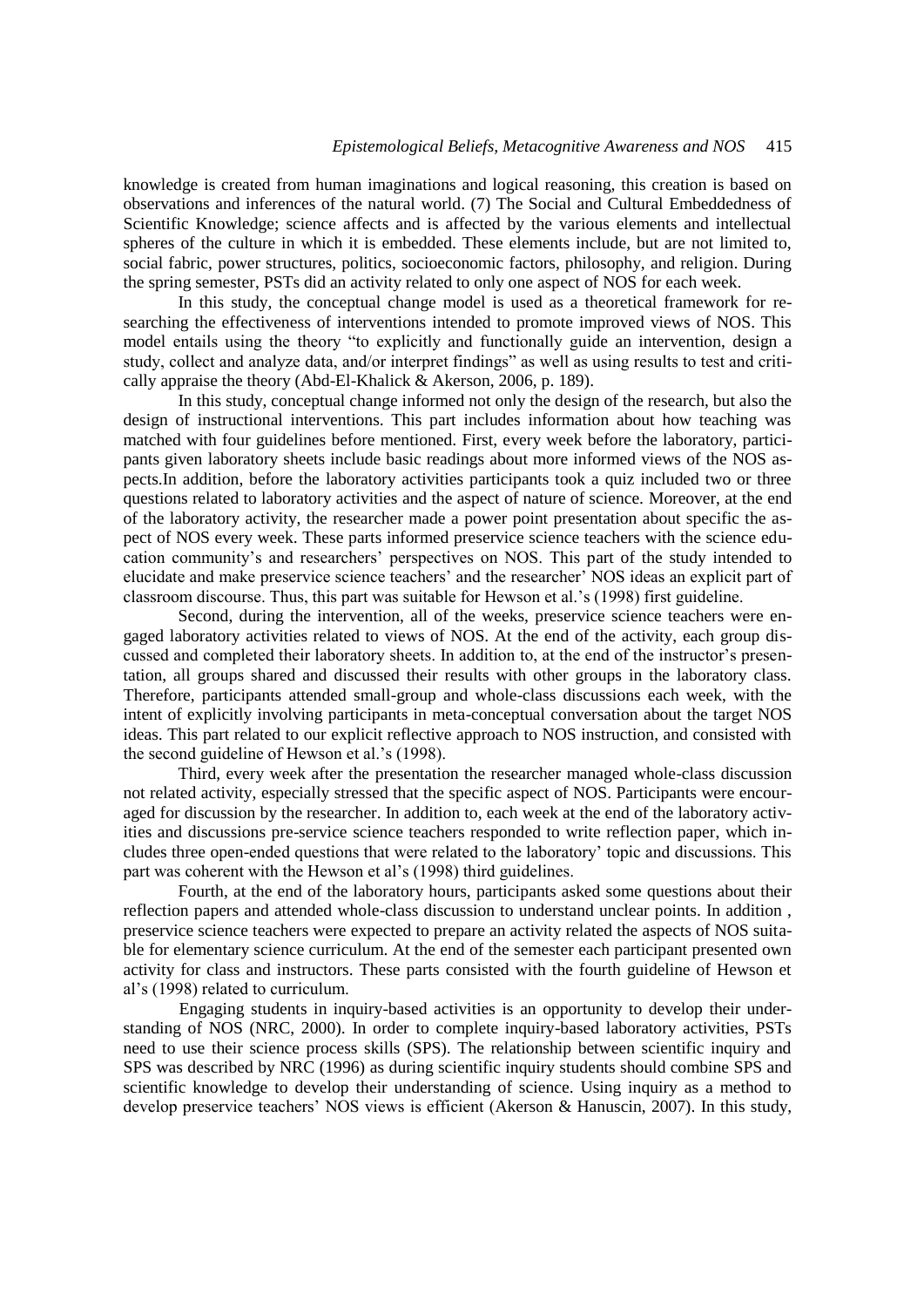SPS were classified in two different forms; these are Basic Science Process Skills and Integrated Science Process Skills. Basic SPS consist of observing, inferring, measuring, communicating, and classifying. Integrated SPS comprise of controlling variables, defining operationally, formulating hypotheses, interpreting data, and experimenting. In order to improve learners' ideas about NOS, science educators developed inquiry-based activities include science process skills (Bell, 2008).

The new design Laboratory Application in Science II included inquiry-based laboratory activities every week. In this course, PSTs had the chance to be actively involved in scientific activities and discussions. Every week PSTs had laboratory sheet, which included activity related to NOS aspect. PSTs completed these laboratory sheets using their SPS. For example, while completing these laboratory sheets PSTs were confronted with some directives such as: State your group purpose; State your group hypothesis; Set up your experimental design etc.

During the laboratory classes, PSTs were engaged in the laboratory activities related to views of NOS during the semester. Each PST in every group was expected to complete her/his laboratory sheets. While completing the sheets PSTs asked questions and discussed their tasks with each other. Furthermore, at the end of the instructor's presentation, all groups shared and discussed their results with other groups in the laboratory class. Therefore, PSTs joined smallgroup and whole-class discussions each week.

## *Qualitative Data Collection Procedure and Description of the Instrument*

The Views of Nature of Science Questionnaire Version B (VNOS-B) is a seven-item open-ended questionnaire developed by Lederman, Abd-El-Khalick, Bell, and Schwartz (2002). The researchers revised some items of the VNOS-A (Lederman & O'Maley, 1990) to assess pre-service science teachers' views of the NOS. The VNOS-B questionnaire includes seven items related to science teachers' views of the tentative, empirical, creative, theory-laden, socially cultural, and also the function of and relationship between theories and laws, and distinction between observations and inferences (Abd-El-Khalick, Bell, & Lederman, 1998). There is a study in the literature managed by Lederman et al., (2002) to investigate the construct validity of the VNOS-B, according to this study the VNOS-B effectively differentiates between experts' and novices' views of NOS.

The questionnaire was used firstly at the beginning of the intervention to assess PSTs' NOS views, and was applied again at the end of the semester to find out changes in PSTs' NOS views. Pre and post administration of the VNOS-B were in the laboratory class, two instructors applied their sections.

#### *Qualitative Data Analysis*

All of the collected data were analyzed at the end of the course, because the researcher tried to avoid from some prejudgments would affect the study. The unit of analysis was a *statement*, defined by Palmquist and Finley as "a paragraph, group of sentences, sentence or phrase that contained a single unambiguous theme about the nature of science" (1997, p. 600). All statements were categorized as to whether they matched the contemporary views of science or traditional "myths" or "misconceptions" about science, or if they were a mix of contemporary and traditional views. During the analyzing data defining statements were validated through extensive discussions the researcher with the expert, who has experience with qualitative research related to NOS. First, the researcher developed and assigned codes and then the expert checked and discussed, and then the researcher rearranged the parts of analyses.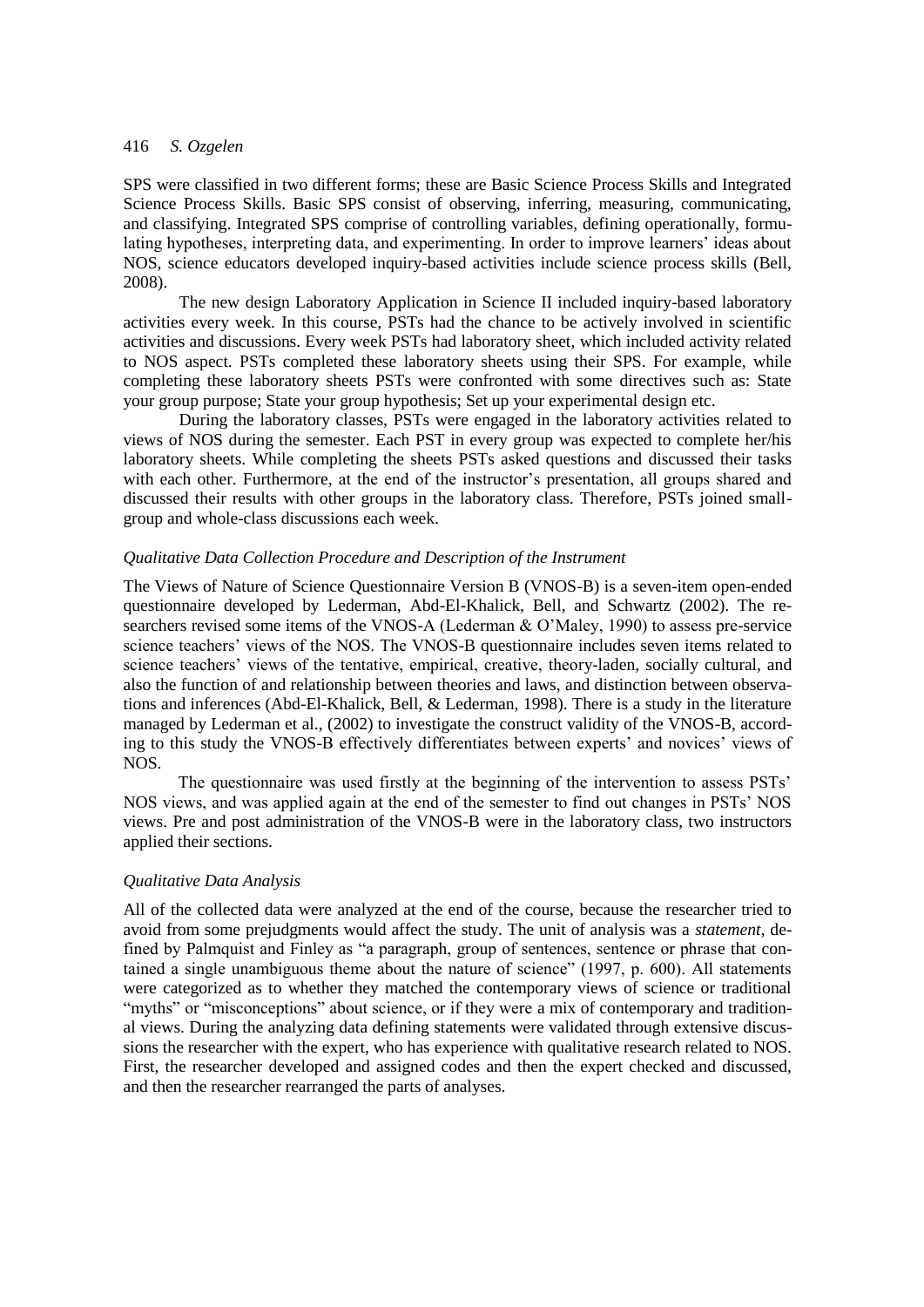#### *Quantitative Data Collection Procedures and Description of the Instruments*

The Epistemological beliefs questionnaire was developed by Hofer (1997) was used to reveal pre-service science teachers' epistemological beliefs. It consists of 18 items on a five point Likert type scale [1 (strongly disagree) to 5 (strongly agree)] and four sub-scales; namely, (1) certainty/simplicity of knowledge (e.g., in science, most work has only one right answer); (2) justification for knowing (e.g., there is really no way to determine whether someone has the right answer in science); (3) source of knowledge (e.g., If my personal experience conflicts with ideas in the textbook, the book is probably right), and (4) attainability of truth (e.g., if scientists try hard enough, they can find the answers to almost anything ). The Cronbach's alpha reliability coefficients of each sub-scales were reported as .80, .60, .64, and .74 respectively (Hofer, 1997). Pre and post administration of the instrument were in the laboratory class, the instructors applied their sections.

The Metacognitive awareness inventory (MAI) (Schraw & Dennison, 1994) instrument was used to determine pre-service science teachers' metacognitive awareness. This instrument consists of 52 items. Each item will be rated by participants on a bi-polar 0-10 continuous scale. While the right end of the scale indicated total agreement, the left end of the scale indicated total disagreement with each item. There are two major components in this scaleknowledge of cognition and regulation of cognition. Knowledge of cognition includes three different dimensions; i) declarative knowledge (e.g., I know what kind of information is most important to learn), ii) procedural knowledge (e. g., I have a specific purpose for each strategy I use), and iii) conditional knowledge (e. g., I use different learning strategies depending on the situation). Regulation of cognition includes five different dimensions; i) planning (e.g., I think about what I really need to learn before I begin a task), ii) information management strategies (e. g., I focus on meaning and significance of new information), iii) monitoring (e. g., I ask myself if I have considered all options when solving a problem), iv) debugging strategies (e. g., I change strategies when I fail to understand), v) evaluation (e.g., I ask myself if I learned as much as I could have once I finish a task). Pre and post administration of the instrument were in the laboratory class, the instructors applied their sections. The Cronbach's alpha coefficients of both factors were higher than .90 (Schraw & Dennison, 1994).

Since the design of the study was weak experiment and there was no control group in the study, Epistemological beliefs questionnaire and Metacognitive awareness inventory were administered to the preservice science teachers twice at the beginning, and at the end of the intervention.

## **Findings**

#### *Results of Qualitative Data*

Table 1 was constructed in order to understand individual PSTs' developments in their understanding of NOS aspects. This table represents developments, declines and no changes from post VNOS-B according to pre VNOS-B results. It is important to note that the table shows only *changes*, not pre and post views about NOS aspects. The pre and post VNOS-B results were compared, as a result the Table 1 was developed.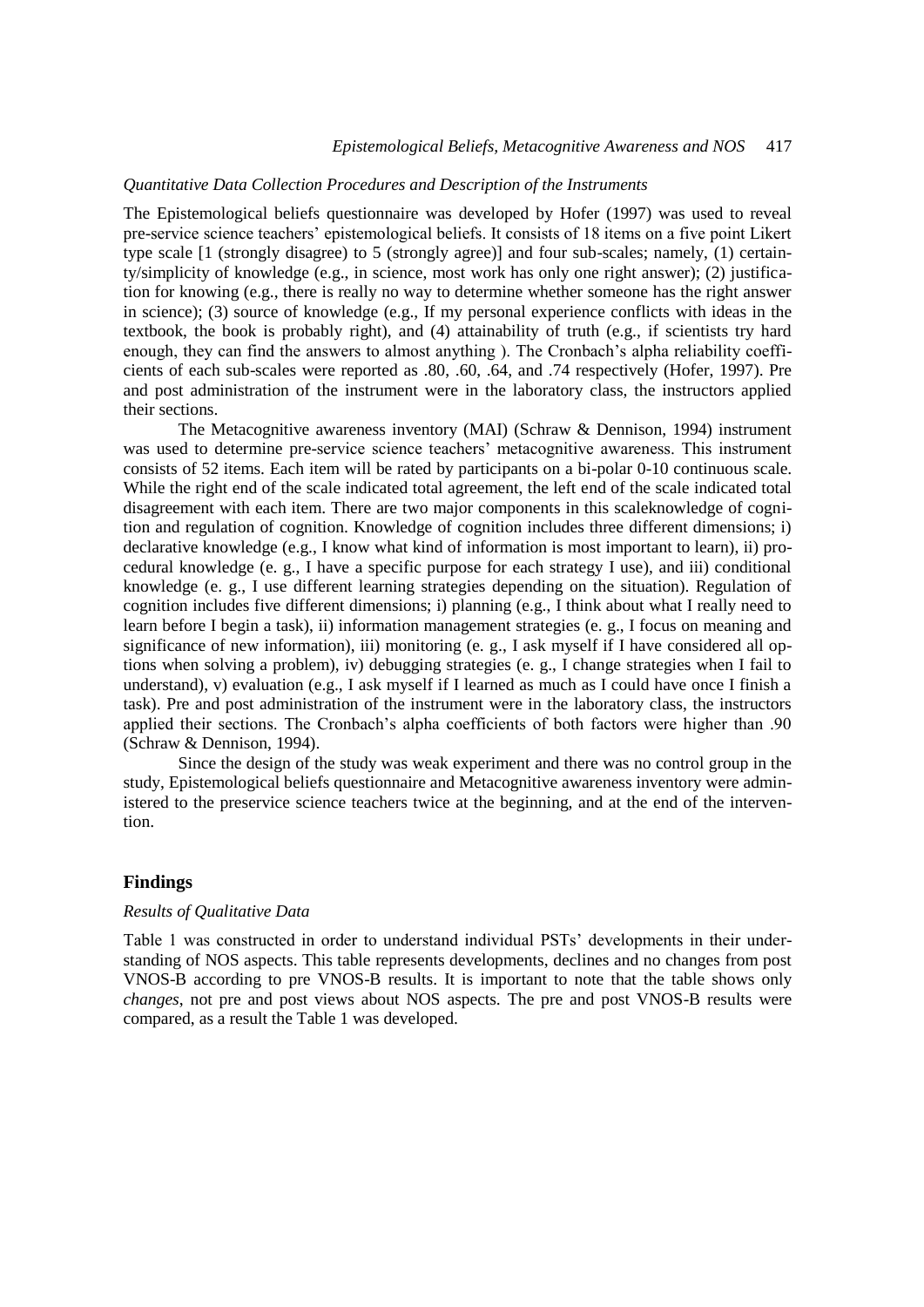| Table 1. Each PST's developments NOS views from VNOS-B |
|--------------------------------------------------------|
|--------------------------------------------------------|

| (N)<br>PS<br>$\mathbf T$ | Empiri-<br>cal NOS | Observation-<br>Inference | Theories-<br>Laws | Subjectivity      | Tentativeness     | Creativity       | Social-<br>Cultural | <b>Total</b> |
|--------------------------|--------------------|---------------------------|-------------------|-------------------|-------------------|------------------|---------------------|--------------|
| $\overline{1}$           | $\boldsymbol{+}$   | $\boldsymbol{+}$          |                   | $\boldsymbol{0}$  |                   |                  | $\boldsymbol{0}$    | $+5$         |
| $\overline{2}$           | $\mathbf{0}$       | $\ddot{}$                 | $^{+}$            | $^{+}$            | $\mathbf{0}$      | $\! +$           | $\ddot{}$           | $+5$         |
| $\overline{\mathbf{3}}$  | $\ddot{}$          | $\boldsymbol{0}$          | $\ddot{}$         | $\qquad \qquad +$ | $\overline{0}$    | $\ddot{}$        | $^{+}$              | $+5$         |
| $\overline{4}$           | $\boldsymbol{0}$   | $\ddot{}$                 | $\boldsymbol{+}$  | $\qquad \qquad +$ | $\boldsymbol{0}$  | $\boldsymbol{0}$ | $\qquad \qquad +$   | $+4$         |
| $\overline{5}$           | $\overline{0}$     | $^{+}$                    | $^{+}$            | $\qquad \qquad +$ | $\boldsymbol{0}$  | $\ddot{}$        | $^{+}$              | $+5$         |
| $\overline{7}$           | $\mathbf{0}$       | $^{+}$                    | $^{+}$            | $\qquad \qquad +$ | $\ddot{}$         | $\boldsymbol{0}$ | $\boldsymbol{0}$    | $+4$         |
| $\overline{9}$           | $\ddot{}$          | $^{+}$                    | $\boldsymbol{+}$  | $\qquad \qquad +$ | $\! + \!$         | $\! + \!$        | $\boldsymbol{0}$    | $+6$         |
| 10                       | $\boldsymbol{0}$   | $\overline{a}$            | $\boldsymbol{+}$  | $\ddot{}$         | $\ddot{}$         | $\ddot{}$        | $\boldsymbol{+}$    | $+5 - 1$     |
| 11                       | $\! +$             | $^{+}$                    | $^{+}$            | $\ddot{}$         | $^{+}$            | $^{+}$           | $^{+}$              | $+7$         |
| $\overline{12}$          | $\boldsymbol{0}$   | $\mathbf{0}$              | $^{+}$            | $\ddot{}$         | $\ddot{}$         | $^{+}$           | $^{+}$              | $+5$         |
| 13                       | $\overline{0}$     | $\ddot{}$                 | $\ddot{}$         | $\ddot{}$         | $\boldsymbol{0}$  | $\mathbf{0}$     | $^{+}$              | $+4$         |
| 14                       | $+$                | $\ddot{}$                 | $^{+}$            | $\ddot{}$         | $^{+}$            | $\ddot{}$        | $\ddot{}$           | $+7$         |
| 15                       | $\overline{0}$     | $\ddot{}$                 | $\ddot{}$         | $\ddot{}$         | $\boldsymbol{0}$  | $\mathbf{0}$     | $\boldsymbol{0}$    | $+3$         |
| 18                       | $\boldsymbol{+}$   | $\ddot{}$                 | $\mathbf{0}$      | $\ddot{}$         | $\! + \!$         | $\ddot{}$        | $\boldsymbol{0}$    | $+5$         |
| 20                       | $\qquad \qquad +$  | $\boldsymbol{0}$          | $^{+}$            | $\! + \!$         | $\! + \!$         | $^{+}$           | $^{+}$              | $+6$         |
| 22                       | $\! +$             | $\ddot{}$                 | $^{+}$            | $\mathbf{0}$      | $\boldsymbol{+}$  | $\ddot{}$        | $\overline{0}$      | $+5$         |
| $\overline{23}$          | $\ddot{}$          | $\ddot{}$                 | $\ddot{}$         | $\overline{0}$    | $\ddot{}$         | $\ddot{}$        | $\ddot{}$           | $+6$         |
| $\overline{25}$          | $\overline{0}$     | $\ddot{}$                 | $\overline{0}$    | $\boldsymbol{0}$  | $\qquad \qquad +$ | $\ddot{}$        | $\boldsymbol{0}$    | $+3$         |
| $\overline{26}$          | $\qquad \qquad +$  | $\ddot{}$                 | $\ddot{}$         | $\overline{0}$    | $\boldsymbol{0}$  | $\ddot{}$        | $\boldsymbol{0}$    | $+4$         |
| $\overline{28}$          | $\ddot{}$          | $\ddot{}$                 | $\ddot{}$         | $\ddot{}$         | $\ddot{}$         | $\ddot{}$        | $\overline{0}$      | $+6$         |
| 29                       | $\overline{0}$     | $\ddot{}$                 | $\ddot{}$         | $\ddot{}$         | $\ddot{}$         | $\ddot{}$        | $^{+}$              | $+6$         |
| $\overline{30}$          | $\mathbf{0}$       | $^{+}$                    | $\ddot{}$         | $\ddot{}$         | $\qquad \qquad +$ | $\overline{0}$   | $\overline{0}$      | $+4$         |
| $\overline{31}$          | $\overline{0}$     | $\ddot{}$                 | $\ddot{}$         | $\ddot{}$         | $\ddot{}$         | $\ddot{}$        | $\overline{0}$      | $+5$         |
| 32                       | $\ddot{}$          | $\ddot{}$                 | $\ddot{}$         | $\ddot{}$         | $\ddot{}$         | $\ddot{}$        | $\overline{0}$      | $+6$         |
| 33                       | $\ddot{}$          | $\ddot{}$                 | $\ddot{}$         | $\ddot{}$         | $\ddot{}$         | $\ddot{}$        | $\ddot{}$           | $+7$         |
| $\overline{34}$          | $\boldsymbol{0}$   | $\ddot{}$                 | $\ddot{}$         | $\ddot{}$         | $\ddot{}$         | $\ddot{}$        | $\ddot{}$           | $+6$         |
| $\overline{35}$          | $\overline{0}$     | $\overline{0}$            | $+$               | $^{+}$            | $^{+}$            | $\overline{0}$   | $\overline{0}$      | $+3$         |
| 36                       | $\overline{0}$     | $^{+}$                    | $^{+}$            | $^{+}$            | $^{+}$            | $^{+}$           | $\overline{0}$      | $+5$         |
| 38                       |                    | $\ddot{}$                 | $^{+}$            | $\! + \!$         | $\boldsymbol{+}$  | $\! + \!$        | $^{+}$              | $+6 -1$      |
| 39                       | $\overline{0}$     | $\boldsymbol{0}$          | $\! + \!$         | $\boldsymbol{0}$  | $\! + \!$         | $^{+}$           | $\boldsymbol{0}$    | $+3$         |
| 40                       | $\overline{0}$     | $\ddot{}$                 | $\ddot{}$         | $\overline{+}$    | $\overline{0}$    | $\overline{0}$   | $\overline{0}$      | $+3$         |
| $\overline{41}$          | $\overline{0}$     | $\ddot{}$                 | $\ddot{}$         | $\ddot{}$         | $\ddot{}$         | $\ddot{}$        | $\overline{0}$      | $+5$         |
| 44                       | $\! + \!$          | $\ddot{}$                 | $\ddot{}$         | $\overline{+}$    | $+$               | $\overline{0}$   | $\overline{0}$      | $+5$         |
| $\overline{45}$          | $\overline{0}$     | $\ddot{}$                 | $\ddot{}$         | $\ddot{}$         | $\ddot{}$         | $\overline{0}$   | $\overline{0}$      | $+4$         |

+ indicates a change in views /developed understanding of NOS aspect after the intervention; 0 indicates no change in participant's views of NOS aspect after the intervention; - indicates a misconception about NOS aspect after the intervention

According to this table, if a PST stated informed NOS view in the post test but did not state in the pre test, "+" was signed related NOS aspect. It means that for specific NOS aspect the PST had contemporary views after the intervention. If a PST did not shown in the post-test any development according to pre test result, "0" was signed related NOS aspect. It means that for specific NOS aspect the PSTs' views did not change. Moreover, if a PST stated misconception in the post test but did not state in the pre test, "–" was signed. It means that for specific NOS aspect the PST had some misconceptions after the intervention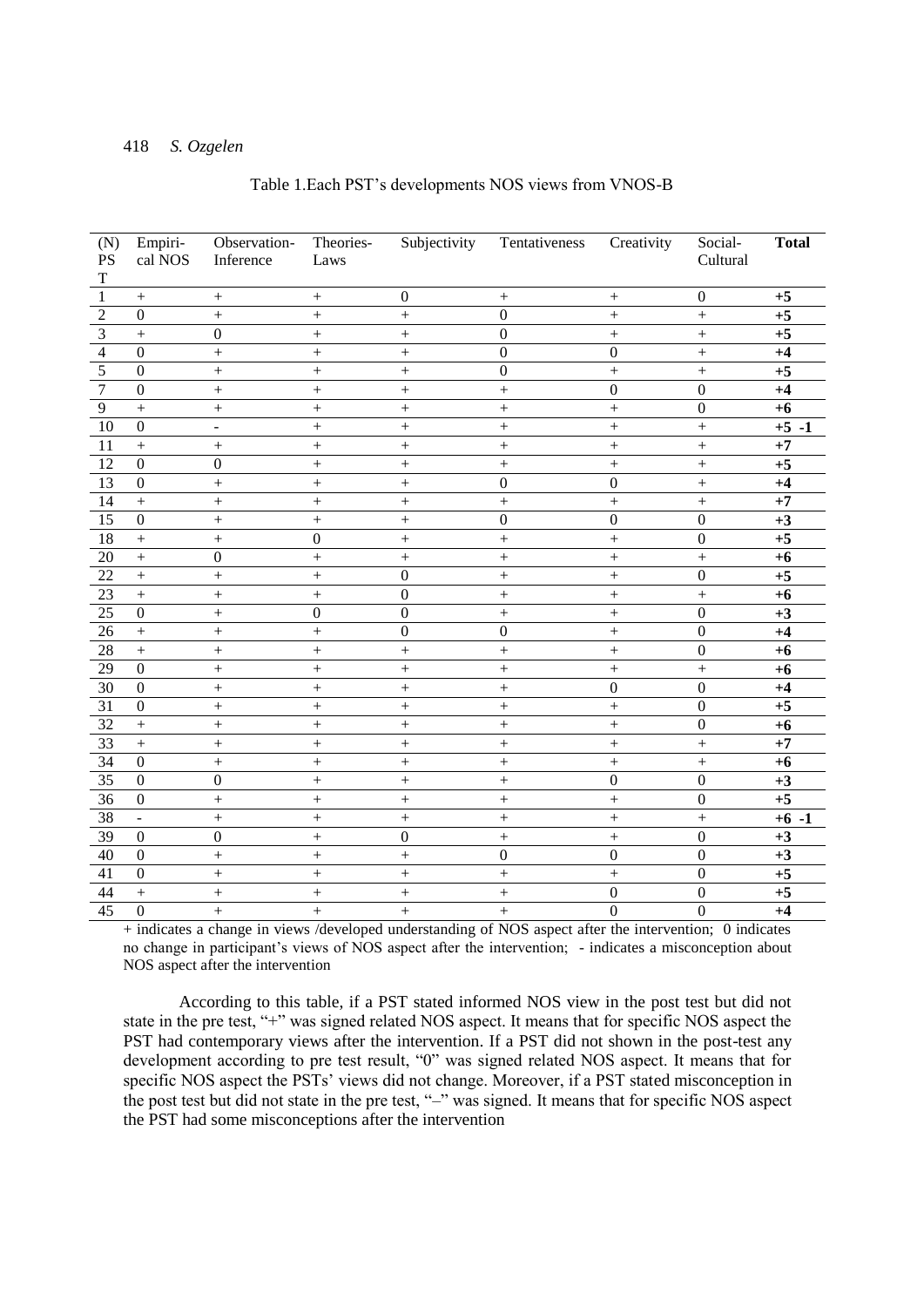The Table 1 indicated that all of the PSTs showed developments about many of the NOS aspects. For empirical basis of NOS, 14 PSTs developed their understandings according to pre VNOS-B scores. For observation and inference, 28 PSTs stated contemporary views. For theory and law, 32 PSTs changed their understandings informed views. For subjectivity, 28 PSTs developed their understanding. For tentativeness, 26 PSTs declared contemporary views. For creativity and imagination, 25 PSTs changed their understanding informed views. For socio-cultural effect, 15 PSTs showed development their understandings of NOS aspect.

However, Table 1 also presents that two PSTs showed decline in their understanding of some aspect of NOS. One of them (PST #10) stated uninformed views about aspect of observation and inference. The PST stated that:

*PST #10 from post VNOS-B: Atom looks like this… Scientists are sure [about atom structure] by the [imagines obtained from] electron microscopes.*

She or he did not mention anything about scientific knowledge is observable and scientists can be sure in the pre VNOS-B.

The other PST showed uninformed views about aspect of empirical bases of NOS. While answering the post VNOS-B the PST stated that:

*PST #38 from post VNOS-B: Opinions are very subjective, but scientific knowledge is more objective.* 

The PST did not point out anything related to objectivity of scientific knowledge in the pre application of VNOS-B. Individual PSTs' developments in terms of understanding NOS aspects were investigated using their answers for the pre and post VNOS-B questionnaire. The pre test was applied at the beginning of intervention and the post-test was applied at the end of the semester. PSTs' answers were assigned as inconsistent, transitional, and consistent according to science education reforms.

#### *Analysis of Quantitative Data*

Epistemological beliefs questionnaire and metacognitive awareness inventory were used in this study. The analysis of quantitative data was realized in two steps. In the first step, data-cleaning process was conducted for examining missing cases and outliers using descriptive statistics (Mean, percentage, frequency, and *SD*) for the data gathered through each of the instrument. After manipulating missing data and extreme cases, the data set was subjected to reliability analysis to calculate Cronbach's alpha reliability coefficients of each instrument. In the second step, separate inferential statistics (such as paired t-test and multiple correlations) were performed to test the hypotheses for each research question.

To determine which epistemological beliefs dimensions were improved significantly as a result of inquiry-based and explicit-reflective laboratory NOS intervention the targeted paired ttest was conducted.

In addition, multiple correlation analysis was conducted to determine whether there are statistically significant correlations participants' pre-intervention epistemological beliefs scores within themselves. Similarly, to determine any correlation within themselves for participants' post-intervention epistemological beliefs scores also correlated.

Moreover, for third research question multiple correlation analyses were conducted to determine whether there are statistically significant correlations participants' pre-intervention epis-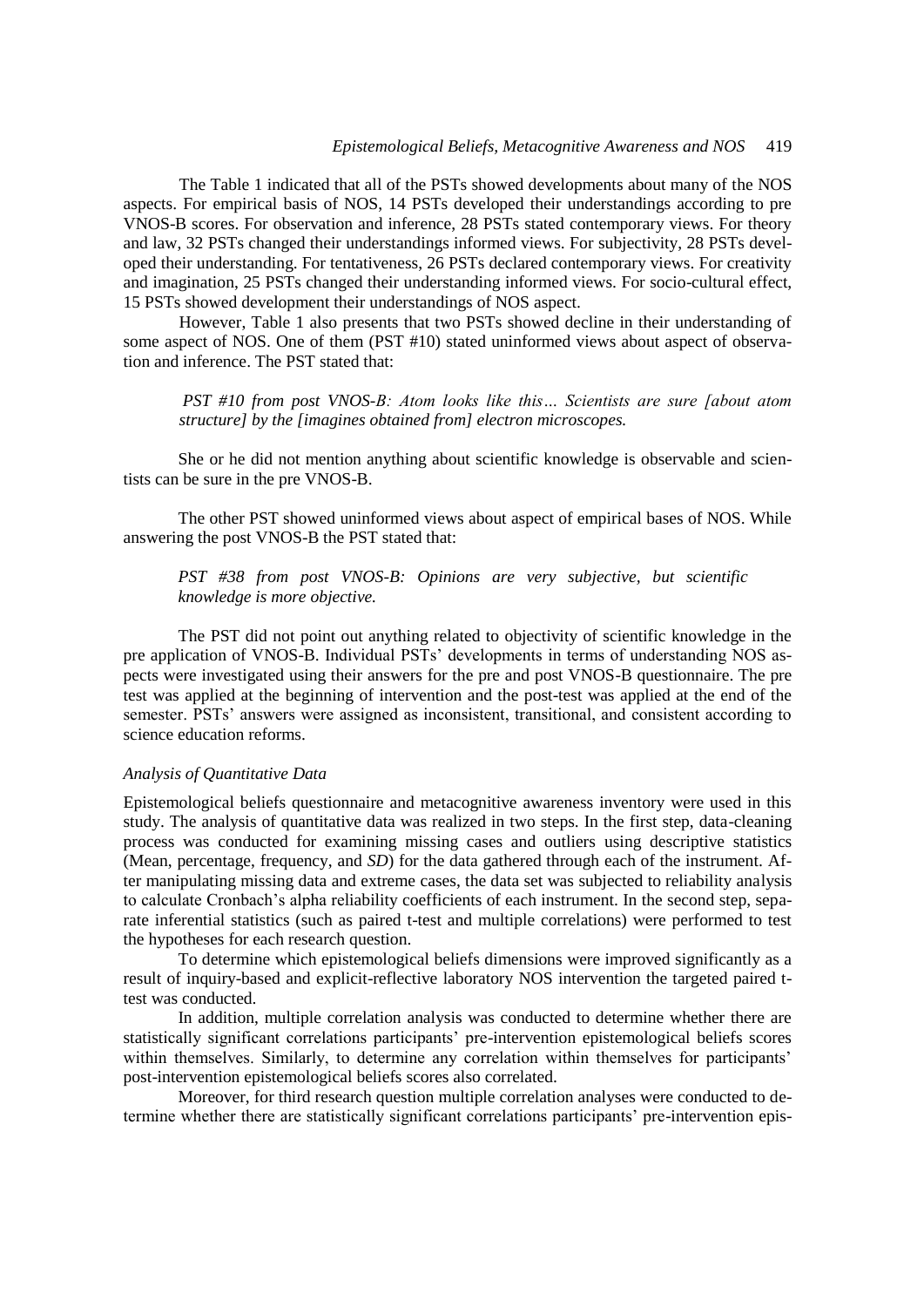temological beliefs scores related to their metacognitive awareness and thinking dispositions measured at the beginning of the intervention.

For fourth research question, multiple correlation analyses were conducted to determine whether there are correlations participants' post-intervention epistemological beliefs scores related to their metacognitive awareness and thinking dispositions measured at the end of the intervention. Descriptive statistics for pre and post-epistemological beliefs survey are presented in Table 2.

| Epistemological beliefs<br>dimensions | Mean |       | <b>SD</b> | Max. | Min. |  |
|---------------------------------------|------|-------|-----------|------|------|--|
| Certainty of knowledge                | Pre  | 30.14 | 4.01      | 40   | 22   |  |
|                                       | Post | 32.85 | 4.31      | 40   | 23   |  |
| Justification for knowing             | Pre  | 11.88 | 2.02      | 16   | 6    |  |
|                                       | Post | 11.03 | 2.11      | 16   |      |  |
| Source of knowledge                   | Pre  | 11.94 | 2.25      | 19   | 8    |  |
|                                       | Post | 13.34 | 1.90      | 17   | 8    |  |
| Attainability of truth                | Pre  | 6.03  | 1.65      | 10   | っ    |  |
|                                       | Post | 6.26  | 1.54      | 10   |      |  |

Table 2. Descriptive scores of pre and post sub-dimensions of epistemological beliefs survey

Note.High scores indicate agreement with more sophisticated epistemological beliefs.

Descriptive statistics for pre and post-metacognitive awareness inventory are presented in Table 3. In addition, Cronbach's alpha coefficients of sub-categories were determined as 0.89 and 0.94 respectively.

Table 3. Means, standard deviations, maximum and minimum scores of pre and post subdimensions of metacognitive awareness inventory

| Sub-dimensions of<br>Metacognitive awareness | Mean |        | SD    | Max. | Min. |  |
|----------------------------------------------|------|--------|-------|------|------|--|
| Knowledge of cognition                       | Pre  | 128.00 | 15.44 | 160  | 75   |  |
|                                              | Post | 131.75 | 12.54 | 156  | 98   |  |
| Regulation of cognition                      | Pre  | 266.78 | 30.23 | 320  | 174  |  |
|                                              | Post | 273.24 | 25.03 | 318  | 163  |  |
|                                              |      |        |       |      |      |  |

## Research Question 1. *Does the explicit-reflective and inquiry-based NOS instruction improve PSTs' epistemological beliefs about science?*

To determine which epistemological beliefs dimensions were improved significantly as a result of inquiry-based and explicit-reflective laboratory NOS intervention the targeted paired t-test was conducted.A paired-samples t-test was conducted to evaluate the impact of the inquiry-based and explicit-reflective laboratory NOS intervention on prospective science teachers' scores on the epistemological beliefs survey. The mean value from pre Epistemology survey is 60.00, with a standard deviation of 6.29. The mean value from the post Epistemology survey at the end of the semester is 63.51, with a standard deviation 5.97. According to result of the paired sample t-test, there was a statistically significant increase in epistemology scores from pre Epistemology survey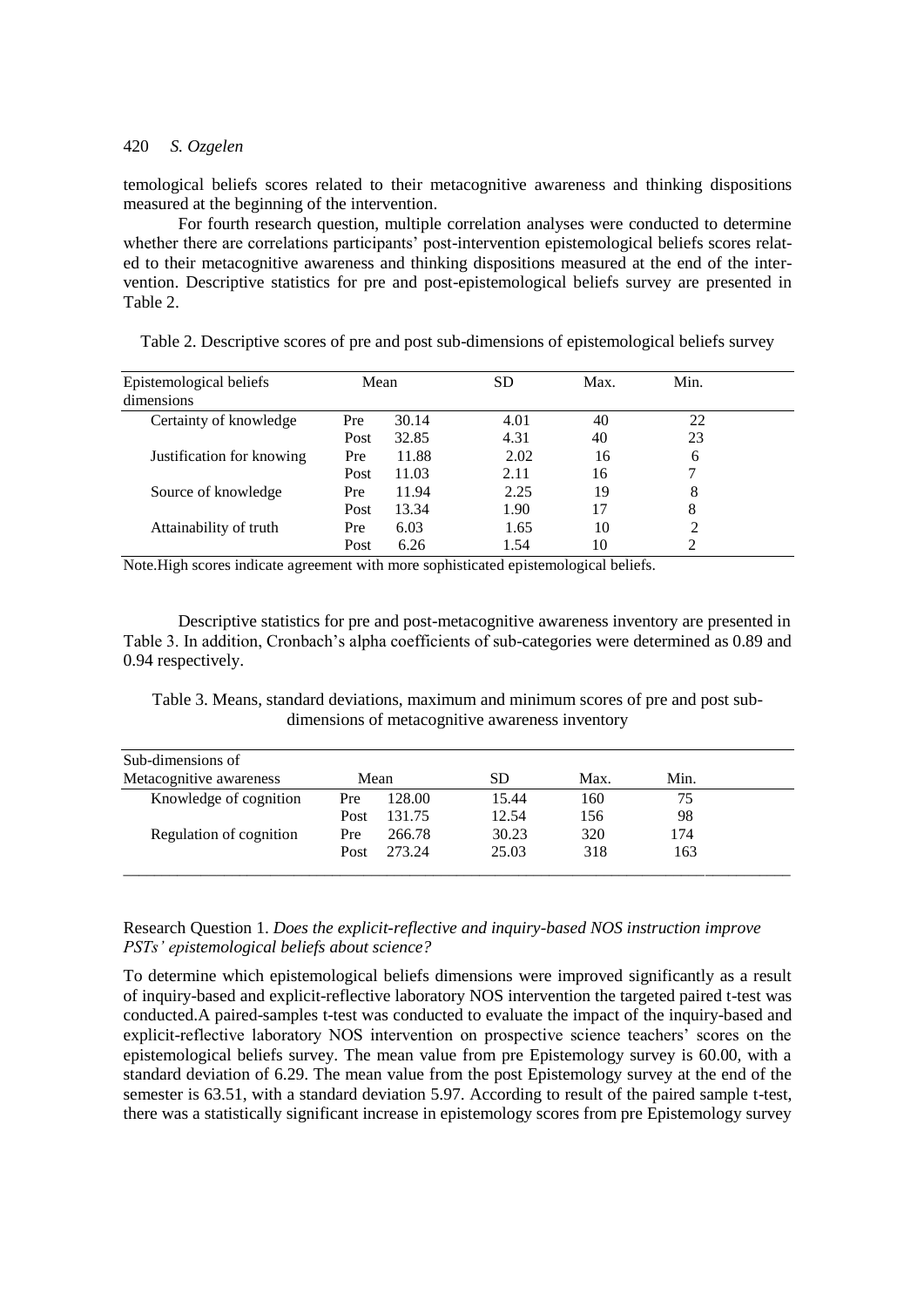$(M=60.00, SD=6.29)$  to post Epistemology survey  $(M=63.51, SD=5.97)$ , t(51)=3.44, p<.005. The eta squared statistic (.18) indicated a large effect size (Cohen, 1988), it is high enough to warrant practical significance for the difference determined.

The further step was to explore that, is there a significant difference between pre and post epistemological beliefs scores on each dimension. For this purpose a paired samples t-test was performed. Table 4 shows that preservice science teachers' post-epistemological beliefs scores for two dimensions were significantly higher than their pre-epistemological beliefs scores. In order to determine the differences in two sets of scores were unlikely to occur by chance the effect size values were calculated. One of the most commonly used effect size statistics is Eta squared. In this part for all of the statistics analysis Eta squared values were calculated. To interpret eta squared values this guidelines can be used; .01=small effect; .06=moderate effect; .14=large effect (Cohen, 1988). Effect size values of certainty of knowledge and source of knowledge dimensions were large. It can be concluded that there were large effects, with substantial differences in the certainty of knowledge and the source of knowledge scores obtained before and after the inquiry-based and explicit-reflective laboratory NOS instruction. However, according to results of paired sample t-test, there is no statistically difference between pre and post values of justification for knowing and attainability of truth dimensions.

| Epistemological beliefs   |          |           |         |    |             |  |
|---------------------------|----------|-----------|---------|----|-------------|--|
| dimensions                | Mean pre | Mean post |         | df | Effect size |  |
| Certainty of knowledge    | 30.14    | 32.85     | $3.95*$ | 51 | 0.23        |  |
| Justification for knowing | 11.88    | 11.03     | $-2.19$ | 51 | 0.08        |  |
| Source of knowledge       | 11.94    | 13.34     | $3.87*$ | 51 | 0.22        |  |
| Attainability of truth    | 6.03     | 6.26      | 0.85    | 51 | 0.01        |  |
| * $p<.001$                |          |           |         |    |             |  |

Table 4. Paired-sample t-test results

According to Table 4, after the inquiry-based and explicit-reflective laboratory NOS instruction preservice science teachers were more likely to support the following views: (1) certainty and simplicity of knowledge; scientific knowledge is subject to change and it is opposed to being unchanging and concrete and (2) source of knowledge; scientific knowledge does not depend on any outside authority. Results of this study advocate that the inquiry-based and explicitreflective laboratory NOS instruction was effective in improving participants' some epistemological beliefs about science. After the intervention, preservice science teachers held more sophisticated epistemological beliefs about science.

#### Research Question 2. *To what extent does the inquiry-based and explicit-reflective laboratory NOS instruction improve participants' metacognitive awareness?*

A paired-samples t-test was conducted to evaluate the impact of the inquiry-based and explicitreflective laboratory NOS intervention on prospective science teachers' scores on the metacognitive awareness survey. The mean value from pre metacognitive awareness was 394.78, with a standard deviation of 44.14. Moreover, the mean value from the post metacognitive awareness at the end of the semester is 404.99, with a standard deviation 36.08. According to result of the paired sample t-test, there was no statistically significant difference between pre and post application of metacognitive awareness inventory. Although there are some increases mean scores for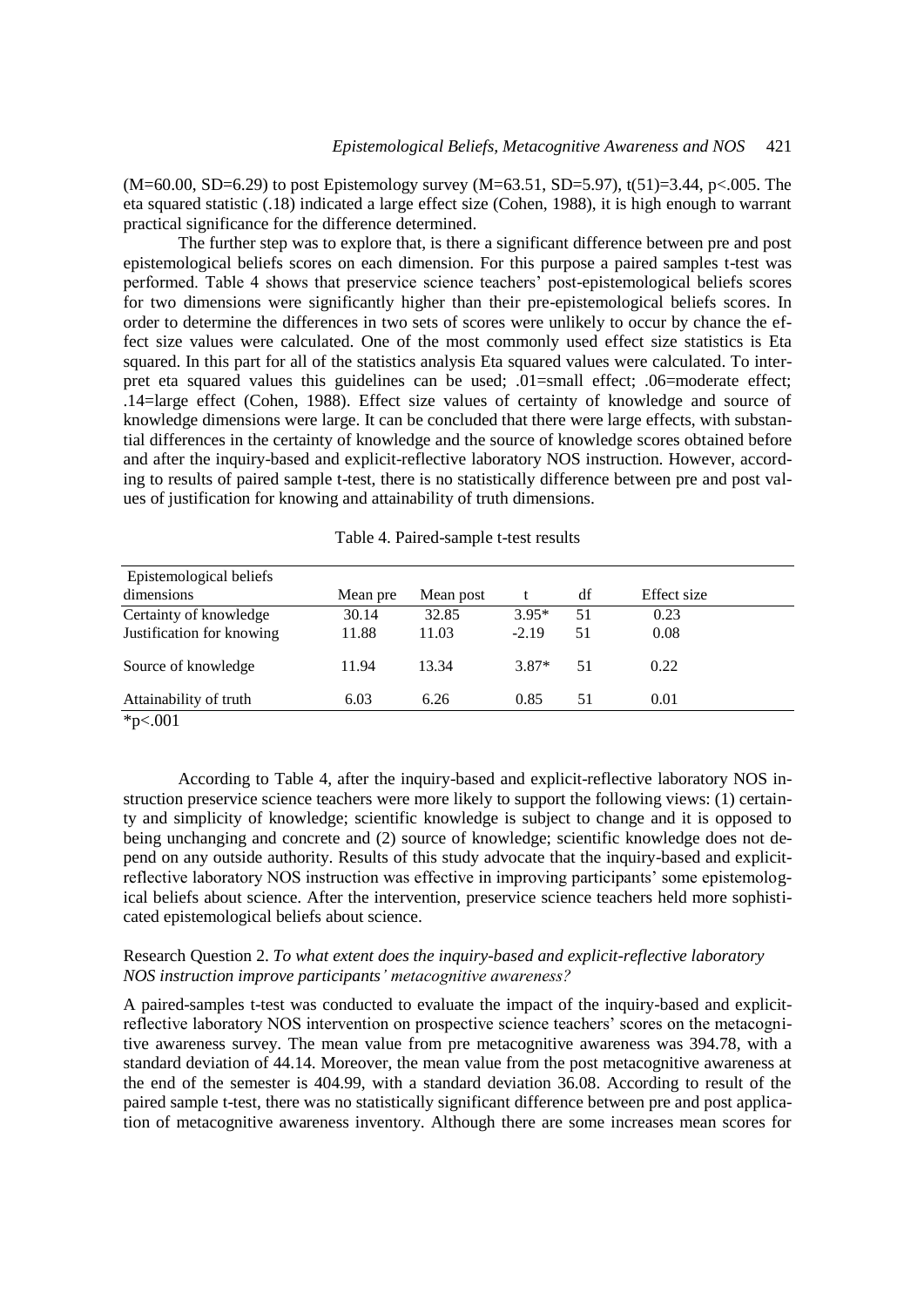sub-categories of metacognitive awareness that knowledge of cognition and regulation of cognition, there was no statistically significant difference between pre and post application. This finding can be explained by small sample size and some participants did not complete pre and/or post metacognitive awareness survey applications.

Researh Question 3. *Are there any correlations within and between students' pre- and postinstruction epistemological beliefs and metacognitive awareness?*

In addition, correlation analyses were conducted to determine whether there are correlations participants' pre-intervention epistemological beliefs and metacognitive awareness scores within themselves. Similarly, to determine any correlation within themselves for participants' postintervention epistemological beliefs scores and metacognitive awareness also correlated.

According to Table 5, all of the correlations are positive; it means that high scores on one associated with high scores on the other, or low scores on one associated with low scores on the other. It was expected that all scores were positive and high scores for this study. To determine the strength of the relationships this guidelines can be used;  $r=10$  to .29 or  $r=-10$  to  $-29$  small; r=.30 to .49 or r=-.30 to -.49 medium; r=.50 to .10 or r=-.50 to -.10 large (Cohen, 1988).

Table 5.Correlations among participants' pre-post epistemological beliefs and metacognitive awareness

| 0.06    |      |         |  |
|---------|------|---------|--|
| $0.28*$ | 0.26 |         |  |
|         | 0.08 | $0.30*$ |  |
|         | 0.18 |         |  |

 $*_{p<.05}$ 

According to results of the correlation analyses, it was found that there is very small and not statistically significant correlation between pre-epistemological beliefs scores and premetacognitive awareness scores  $(r=0.06)$ . However, Table 5 shows that post-intervention epistemological beliefs was correlated with post-metacognitive awareness scores ( $r = .30$ ,  $p < .05$ ). This suggested medium positive relationship between epistemological beliefs and metacognitive awareness. In addition, it was found that there was a correlation between pre and post interventions of epistemological beliefs ( $r = .28$ ,  $p < .05$ ), it was closed to medium correlation.

As a conclusion, the relationship between participants' epistemological beliefs and metacognitive awareness was investigated using Pearson product moment correlation coefficient. Preliminary analyses were performed to ensure no violation of the assumption of normality, linearity and homoscedasticity. There was a medium positive correlation between the two variables after the intervention  $[r=30, n=52, p<0.05]$ , with high scores of metacognitive awareness associated with high scores of epistemological beliefs.

## Research Question 4. *Are there any correlations within and between students' pre- and postinstruction sub-categories of epistemological beliefs and metacognitive awareness?*

In order to investigate for sub-categories of epistemological beliefs scores and metacognitive awareness scores Pearson product moment correlation coefficient for pre and post applications. Table 6 shows correlations among participants' pre-epistemological beliefs and pre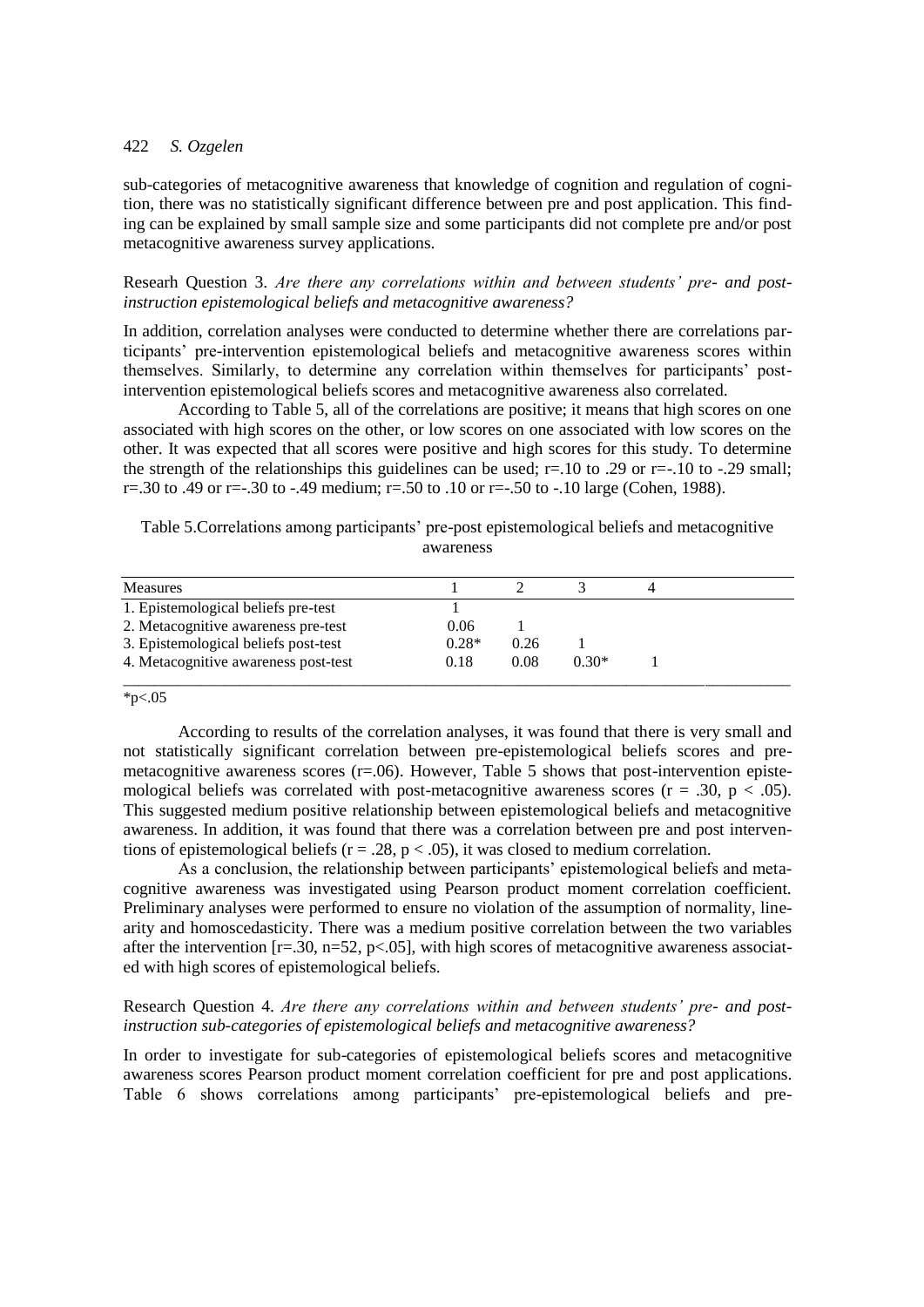metacognitive dimensions. Preliminary analyses were performed to ensure no violation of the assumption of normality, linearity and homoscedasticity.

Three correlations were determined among sub-dimensions at the beginning of the intervention. First; certainty of knowledge dimension correlated with source of knowledge dimension  $(r = .30, p < .05)$ . This suggested medium positive relationship between two variables before the intervention. Second; attainability of truth dimension correlated with source of knowledge dimension ( $r = .44$ ,  $p < .01$ ). This suggested medium positive relationship between two variables before the intervention. And, third; regulation of cognition correlated with knowledge of cognition ( $r = .85$ ,  $p < .01$ ). This suggested a strong relationship between two variables before the intervention.

Table 6. Correlations among participants' pre-epistemological beliefs and pre-metacognitive dimensions

| <b>Measures</b>              |         | 2       | 3        | $\overline{4}$ | 5        | 6 |
|------------------------------|---------|---------|----------|----------------|----------|---|
| 1. Certainty of knowledge    |         |         |          |                |          |   |
| 2. Justification for knowing | $-0.00$ |         |          |                |          |   |
| 3. Source of knowledge       | $0.30*$ | 0.01    |          |                |          |   |
| 4. Attainability of truth    | 0.19    | 0.03    | $0.44**$ | 1              |          |   |
| 5. Knowledge of cognition    | 0.17    | $-0.03$ | $-0.10$  | $-0.07$        |          |   |
| 6. Regulation of cognition   | 0.20    | $-0.04$ | $-0.10$  | $-0.02$        | $0.85**$ |   |

 $*p<.05$ ,  $*p<.01$ 

It can be concluded from the Table 6; the other pre correlations among sub-dimensions were very small and there was no any statistical significance among them. After the laboratory instruction, the relationship between participants' post epistemological beliefs and metacognitive awareness was investigated using Pearson product moment correlation coefficient. Preliminary analyses were performed to ensure no violation of the assumption of normality, linearity and homoscedasticity.

Table 7. Correlations among participants' post-epistemological beliefs and post-metacognitive dimensions

| <b>Measures</b>              |         |         |          |          |          | o |
|------------------------------|---------|---------|----------|----------|----------|---|
| 1. Certainty of knowledge    |         |         |          |          |          |   |
| 2. Justification for knowing | 0.11    |         |          |          |          |   |
| 3. Source of knowledge       | 0.13    | $-0.10$ |          |          |          |   |
| 4. Attainability of truth    | 0.19    | $-0.26$ | $0.37**$ |          |          |   |
| 5. Knowledge of cognition    | 0.26    | $-0.16$ | 0.02     | $0.38**$ |          |   |
| 6. Regulation of cognition   | $0.33*$ | $-0.05$ | 0.05     | $0.32*$  | $0.82**$ |   |
|                              |         |         |          |          |          |   |

\*p<**.**05, \*\*p<.01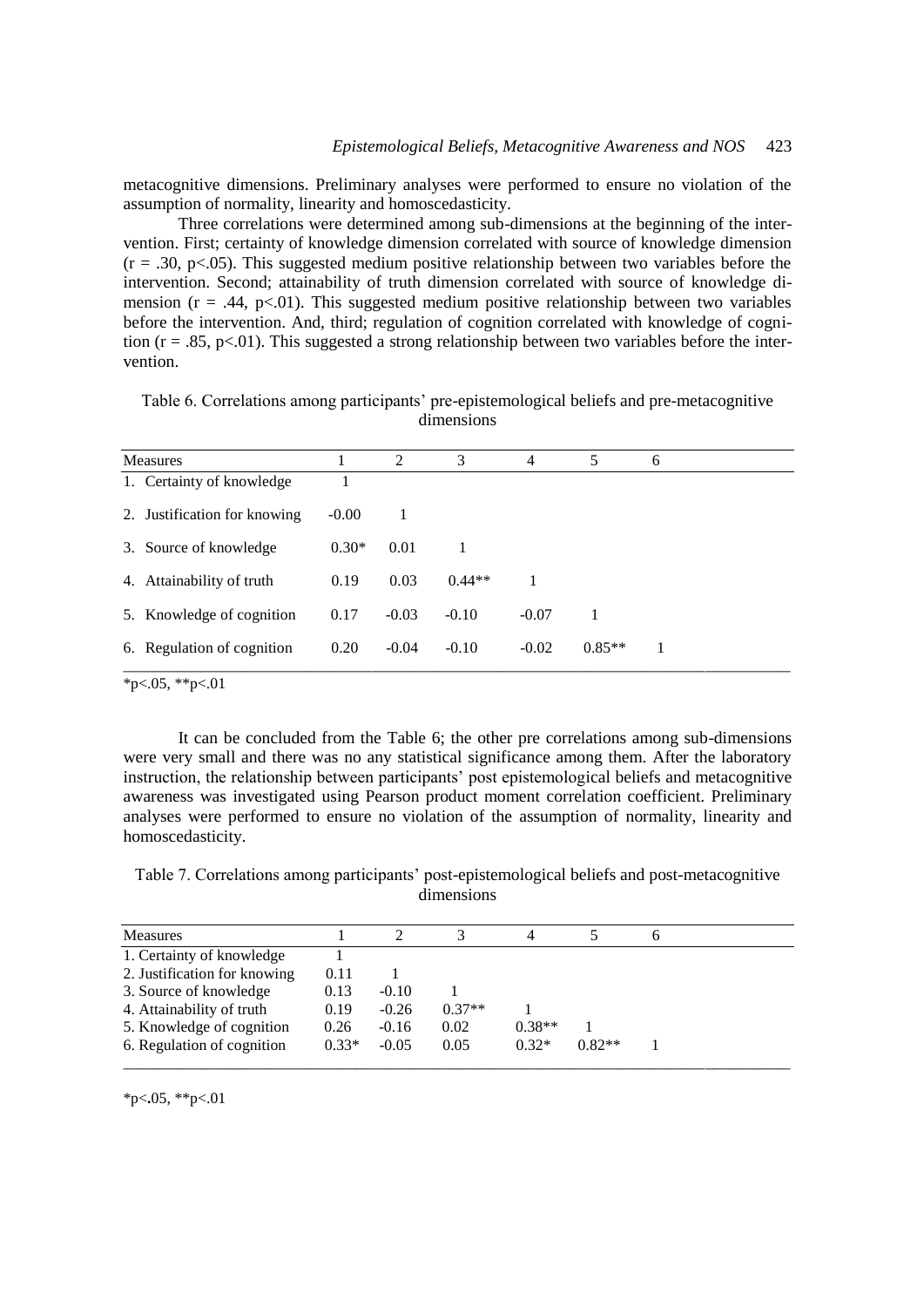According to Table 7, generally all correlation values increased after the intervention. Especially, it was found five significant correlations among sub-categories at the end of the semester. First; certainty of knowledge dimension correlated with regulation of cognition (r =.33, p<.05). Although there was no statistically significant relationship at the beginning of the intervention, the post correlation result suggested medium positive relationship between two variables after the intervention. Second; similarly pre correlation result, attainability of truth dimension correlated with source of knowledge dimension ( $r = .37$ ,  $p < .01$ ). This suggested medium positive relationship between two variables after the intervention. Third; similarly pre correlation result, regulation of cognition correlated with knowledge of cognition  $(r = .82, p < .01)$ . This suggested a strong relationship between two variables after the intervention. Fourth; attainability of truth dimension correlated with regulation of cognition ( $r = .32$ ,  $p < .01$ ). Although there was negatively relationship at the beginning of the intervention, the post correlation result suggested medium positive relationship between two variables after the intervention. Lastly; attainability of truth dimension correlated with knowledge of cognition  $(r = .38, p < .01)$ . Although there was negatively relationship at the beginning of the intervention, the post correlation result suggested medium positive relationship between two variables after the intervention.

#### **Discussion and Implications**

At the end of the study, all of the PSTs showed developments about many of the NOS aspects. It can be concluded that inquiry-based laboratory instruction informed by the conceptual change theory provided PSTs' improve their NOS understanding. For empirical basis of NOS, 14 PSTs developed their understanding according to pre VNOS-B scores. Past studies indicated that preservice teachers in Turkey held some inadequate views about empirical based on NOS. (Erdogan, Cakiroglu, & Tekkaya, 2006; Liang, Chen, Chen, Kaya, Adams, Macklin, & Ebenezer, 2009). It can be seen that, the inquiry-based and explicit-reflective NOS instruction had relatively effect on PSTs to enhance their understanding about empirical NOS aspect.

At the end of the semester, 28 PSTs stated contemporary views about observation and inference, such as observations and inferences are different, both of them are important for generating scientific knowledge. This NOS aspect was related to as scientists should be objective, McComas (1998) expressed that some teachers naively believed that scientists should make the same inferences and observations from the same phenomena, because they should be objective. After the intervention, 32 PSTs developed their understandings about theories and laws. Recent research about NOS focused on to determine some misconceptions related to hierarchical structure about theories and laws (e.g., Hanuscin, Phillipson-Mower, & Akerson, 2006; McComas & Olson, 1998; Yalvac, Tekkaya, Cakiroglu, & Kahyaoglu, 2007). The results showed that, the PSTs changed these misconceptions.

At the end of the laboratory instruction, 28 PSTs developed their understanding about subjectivity and they stressed on some factors for subjectivity of scientific knowledge such as, scientists' creativities and imaginations, and their educational backgrounds. Murcia and Schibeci, (1999) and Haidar, (1999) studied with preservice teachers' views about NOS and they articulated that preservice teachers expressed that scientists should be objective and their research should not be influenced by existing theories. The current study showed that 26 PSTs developed their understandings about tentativeness of scientific knowledge. They proposed that scientific knowledge is not absolute truth, it is subject to change. This result is similar to other studies in literature (Akerson et al., 2000; Liang et al., 2009).

After the inquiry-based laboratory instruction, 25 PSTs changed their understanding about creativity and imagination for scientific knowledge. There is a widespread misconception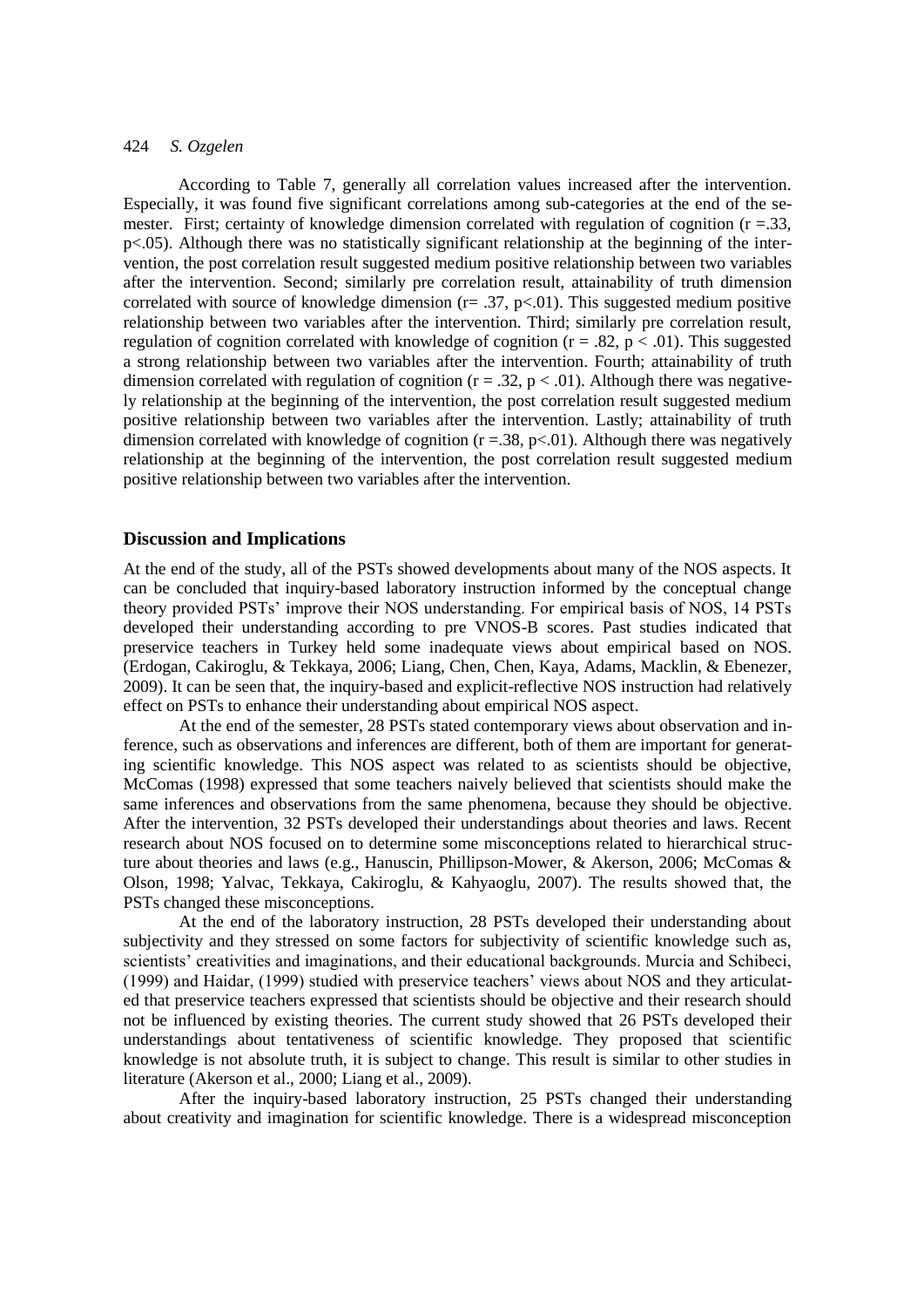in NOS literature, scientists do not use their creativities and imagination in generating scientific knowledge (Erdogan et al., 2006; Liang et al., 2009). At the end of the semester, 15 PSTs realized that socio-cultural factors affect development of scientific knowledge. Science literature showed that in order to improve learners' views about this NOS aspect is more difficult other NOS aspects (Abd-El-Khalick et al., 1998; Akerson et al., 2000; Tairab, 2001). According to results, less than half of the sample showed development; however, it should be noted PSTs did only one activity in a limited time. Therefore, it can be concluded that inquiry-based laboratory instruction supported positive effect on PSTs to develop their NOS understanding.

In order to enlarge prospective teachers' epistemological beliefs, researchers applied conceptual change interventions (Abd-El-Khalick & Akerson 2004; Akerson et al. 2000; Schwartz et al., 2004). Researchers claimed that some dimensions of epistemological beliefs can be considered to some of NOS aspects (Deniz, 2011a). More research is needed to explore the relationship between students' epistemological beliefs and their classroom practices (Sandoval, 2005). The current study tried to answer these ideas with its findings. After the intervention, PSTs held more sophisticated epistemological beliefs about certainty and simplicity of knowledge, this quantitative result is consistent with qualitative results, which, tentativeness of scientific knowledge from VNOS-B questionnaire. In addition, PSTs enhanced their beliefs about source of knowledge; it is consistent with qualitative findings, which, subjectivity of scientific knowledge from VNOS-B. These results are similar with the past studies proposed conceptual change to enlarge students' epistemological beliefs (Abd-El-Khalick 2001; Akerson, Morrison, & McDuffie, 2006; Deniz, 2011b). On the other hand, according to pre and post application of Epistemological Beliefs questionnaire, there was no statistical difference for the dimension of justification for knowing. This quantitative result is consistent with the qualitative results, which, empirical based on scientific knowledge from VNOS-B questionnaire, because only 14 PSTs showed developments. This unexpected result can be explained under conceptual change theory, when a learner confront with a new situation, sometimes his or her past knowledge-experiences reject the change and defense their old-generally mis-conceptions (Hewson et al., Thorley (1998). It can be concluded that, the inquiry-based laboratory activity for empirical based NOS would be less effective accordance with other activities.

Results showed that, there was no statistically significant difference between pre and post application of metacognitive awareness inventory. One of the most recent study (Abd-El-Khalick & Akerson, 2009) focused on metacognitive strategies to develop prospective teachers' NOS views and their metacognitive awareness. The researchers concluded that using metacognitive strategies (Concept mapping, Investigating the development of the ideas of peers, Response to case studies) improved the effectiveness of explicit-reflective NOS instruction in impacting preservice teachers' NOS views and their metacognitive awareness. However, in the current study, metacognitive strategies were not applied during the intervention. Moreover, the lack of sample size (for quantitative analysis) and being PSTs' mother language is different from instruments' language can be accepted for possible explanation. With this result, it was revealed that explicit-reflective and inquiry-based NOS instruction does not enough to develop PSTs' metacognitive awareness, if researchers want to improve metacognitive awareness they should applied not only explicit-reflective methods but also metacognitive strategies.This result again stressed on metacognitive awareness cannot be enlarged by using implicit interventions (Abd-El-Khalick & Akerson, 2009).

At the end of the study, the finding about high scores of metacognitive awareness associated with high scores of epistemological beliefs is similar with recent studies (Abd-El-Khalick & Akerson, 2004; Deniz, 2011b). Past studies stressed on correlation between epistemological belief dimensions and metacognitive awareness dimensions (Deniz, 2011b). Some correlations were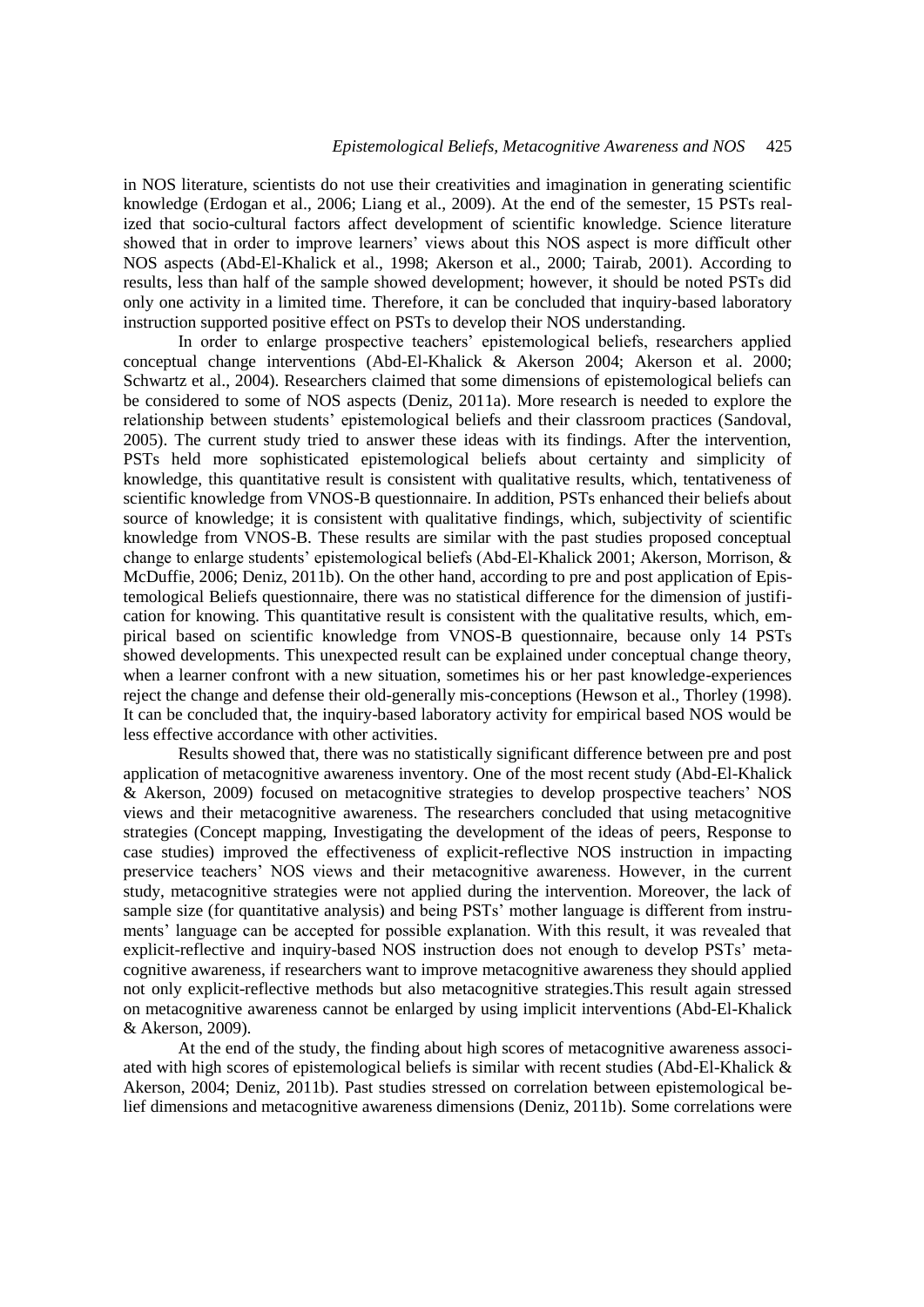determined among sub-dimensions at the beginning of the intervention. One of them; certainty of knowledge dimension correlated with source of knowledge dimension. This correlation supported the relationship between tentativeness and subjectivity of scientific knowledge (Lederman, 2007).The other; regulation of cognition correlated with knowledge of cognition. At the end of the intervention, it was found some important correlations among sub-categories different from pre correlations. Although, there was no statistically significant relationship at the beginning of the intervention, the post correlation result showed that the certainty of knowledge dimension correlated with the regulation of cognition. Other correlations between the attainability of truth with the source of knowledge dimension, the regulation of cognition with knowledge of cognition, the attainability of truth with the regulation of cognition, and the attainability of truth with the knowledge of cognition. These correlations supported the view that metacognitively aware students develop more sophisticated epistemological beliefs (Abd-El-Khalick & Akerson, 2004; Deniz, 2011b).

This study aimed to explore the relationships among epistemological beliefs, metacognitive awareness, and nature of science. These relations were revealed to some extent, these relations can help science teachers and science educators during the planning their instructions. Which factors are concerned and emphasized during the teaching NOS should be known by educators. Developing students NOS conceptions was an important goal of science education; however educators should know this is related to epistemological beliefs. Therefore, before their instruction they should reveal their students' beliefs about science. Moreover, students' metacognitive awareness should be determined before instructions. Science teachers and science educators should fallow these suggestions for the effective NOS teaching. Otherwise, their students could not develop NOS aspects adequately.

In this study, there are some limitations to generalize revealed results. First is about the lack of sample size, although, the sample size enough for the qualitative part, for the quantitative analysis does not represent all preservice science teachers. The other limitation about language, this study was carried out in Turkey. The university' education language is English, but preservice science teachers are not native speakers. All of the instruments applied in original forms and preservice science teachers' answers collected as English. This study tried to reveal relationships among epistemological beliefs, metacognitive awareness, and nature of science using explicit-reflective and inquiry-based instruction in both qualitative and quantitative methods. Research is needed to eliminate these limitations and should include other related concepts such as, self efficacy and thinking dispositions to reveal the possible relationships among epistemological beliefs, metacognitive awareness, and NOS aspects.

#### **References**

- Abd-El-Khalick, F. (2001).Embedding nature of science instruction in preservice elementary science courses: Abandoning scientism, but… *Journal of Science Teacher Education, 12*(3), 215-233.
- Abd-El-Khalick, F. & Lederman, N. G. (2000).Improving science teachers' conceptions of nature of science a critical review of the literature. *Journal of Science Education, 22*(7), 665- 701.
- Abd-El-Khalick, F., & Akerson, V. L. (2004). Learning as conceptual change: Factors that mediate the development of preservice elementary teachers' views of nature of science. *Science Education, 88*(5), 785-810.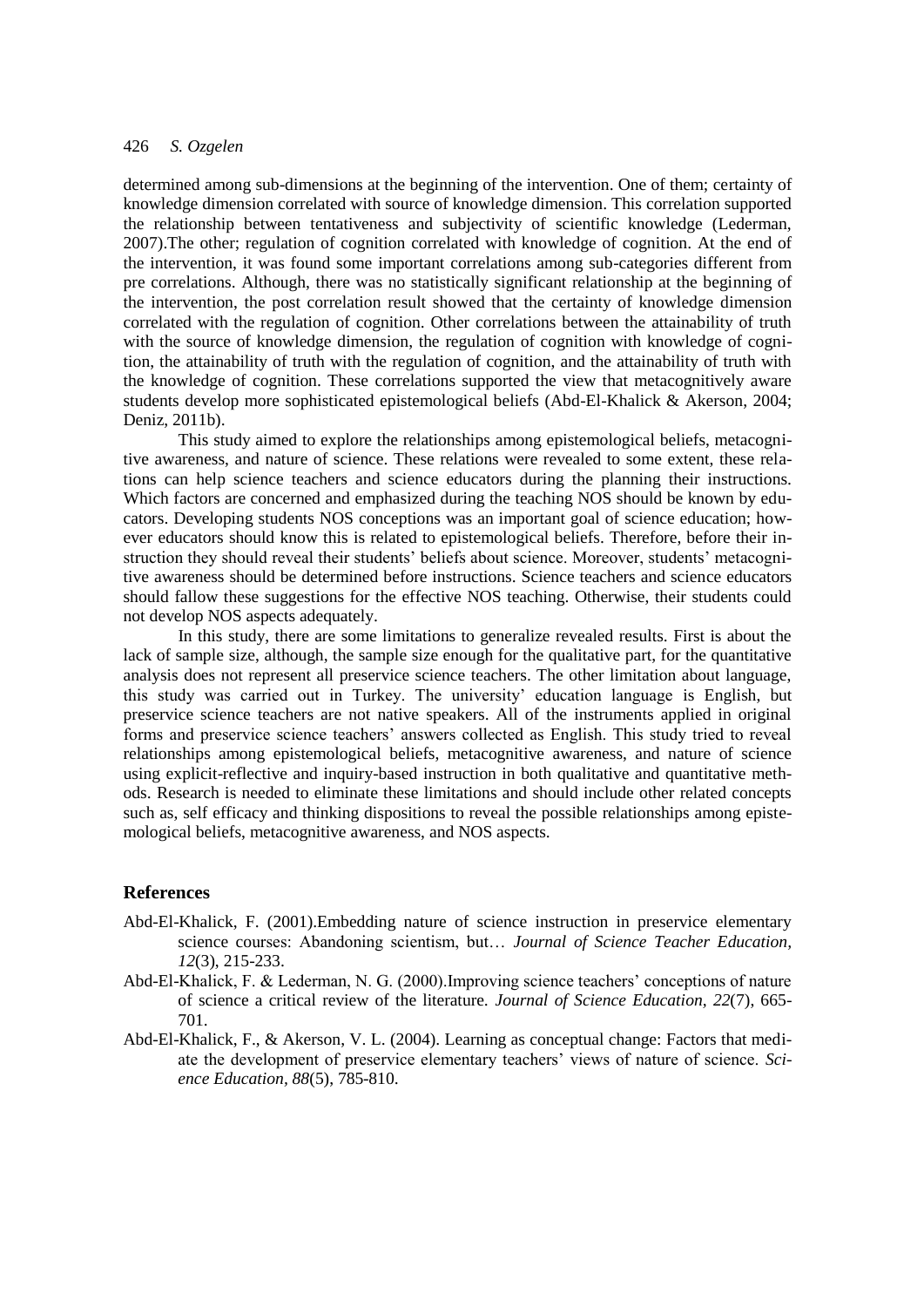- Abd-El-Khalick, F., & Akerson, V. L. (2006). On the role and use of "theory" in science education research: A response to Johnston, Southerland, and Sowell. *Science Education, 91*(1), 187-194.
- Abd-El-Khalick, F., & Akerson, V. L. (2009).The influence of metacognitive training on preservice elementary teachers' conceptions of nature of science. *International Journal of Science Education, 31*(16), 2161-2184.
- Abd-El-Khalick, F., Bell, R. L., & Lederman, N. G. (1998). The nature of science and instructional practice: Making the unnatural natural. *Science Education, 82*(4), 417-436.
- Akerson, V. L., Abd-El-Khalick, F., & Lederman, N. G. (2000). Influence of a reflective explicit activity-based approach on elementary teachers' conceptions of nature of science. *Journal of Research in Science Teaching, 37*(4), 295-317.
- Akerson, V.L., & Hanuscin, D. (2007).Teaching the nature of science through inquiry: Results of a three-year professional development program.*Journal of Research in Science Teaching 44*(5), 653-680*.*
- Akerson, V. L., Morrison, J. A., & McDuffie, A. R. (2006). One course is not enough: Preservice elementary teachers' retention of improved views of nature of science. *Journal of Research in Science Teaching, 43*(2), 194-213.
- Alters, B.J. (1997).Whose Nature of Science? *Journal of Research in Science Teaching*, *34*(1), 39-55.
- American Association for the Advancement of Science (AAAS). (1993). *Benchmarks for science literacy: A Project 2061 report.* New York: Oxford University Press.
- Ausubel, D. P. (1968).*Educational psychology: A cognitive view*. New York: Holt, Rinehart & Winston.
- Bell, R. (2008). *Teaching the nature of science through process skills*, Boston: Pearson/Allyn and Bacon.
- Bybee, R. W. (1997). *Achieving scientific literacy: From purposed to practices.* Portsmouth, NH: Heinemann.
- Creswell, J. W. (2003). *Research design: Qualitative, quantitative, and mixed methods approaches* (2nd ed.). Thousand Oaks, CA: Sage.
- Day, C. (1993). Reflection: A necessary but not sufficient condition for professional development. *British Educational Research Journal, 19*(1), 83-93.
- Deniz, H. (2011a). Searching for components of conceptual ecology that mediate development of epistemological beliefs in science. *Journal of Science Education and Technology,20*(6), 743-749..
- Deniz, H. (2011b). Examination of changes in prospective elementary teachers' epistemological beliefs in science and exploration of factors meditating that change. *Journal of Science Education and Technology, 20*(6), 750-760.
- Driver, R., Leach, J., Millar, R., & Scott, P. (1996).*Young People's Images Of Science*. Buckingham: Open University Press.
- Duit, R., &Treagust, D. F. (2003). Conceptual change: A powerful framework for improving science teaching and learning. *International Journal of Science Education,* 25(6), 671- 688.
- Erdogan, R., Cakiroglu, J. & Tekkaya, C. (2006).Investigating Turkish Pre-service science teachers' views of the nature of science.In C.V. Sunal& K. Mutua (Eds.), *Research on education in Africa, The Caribbean and the Middle East* (pp. 273–285). Greenwich: Information Age Publishing Inc.
- Gunstone, R. F. (1994). The importance of specific science content in the enhancement of metacognition. In P. Fensham, Gunstone, R., White, R. (Eds.), *The content ofscience: A con-*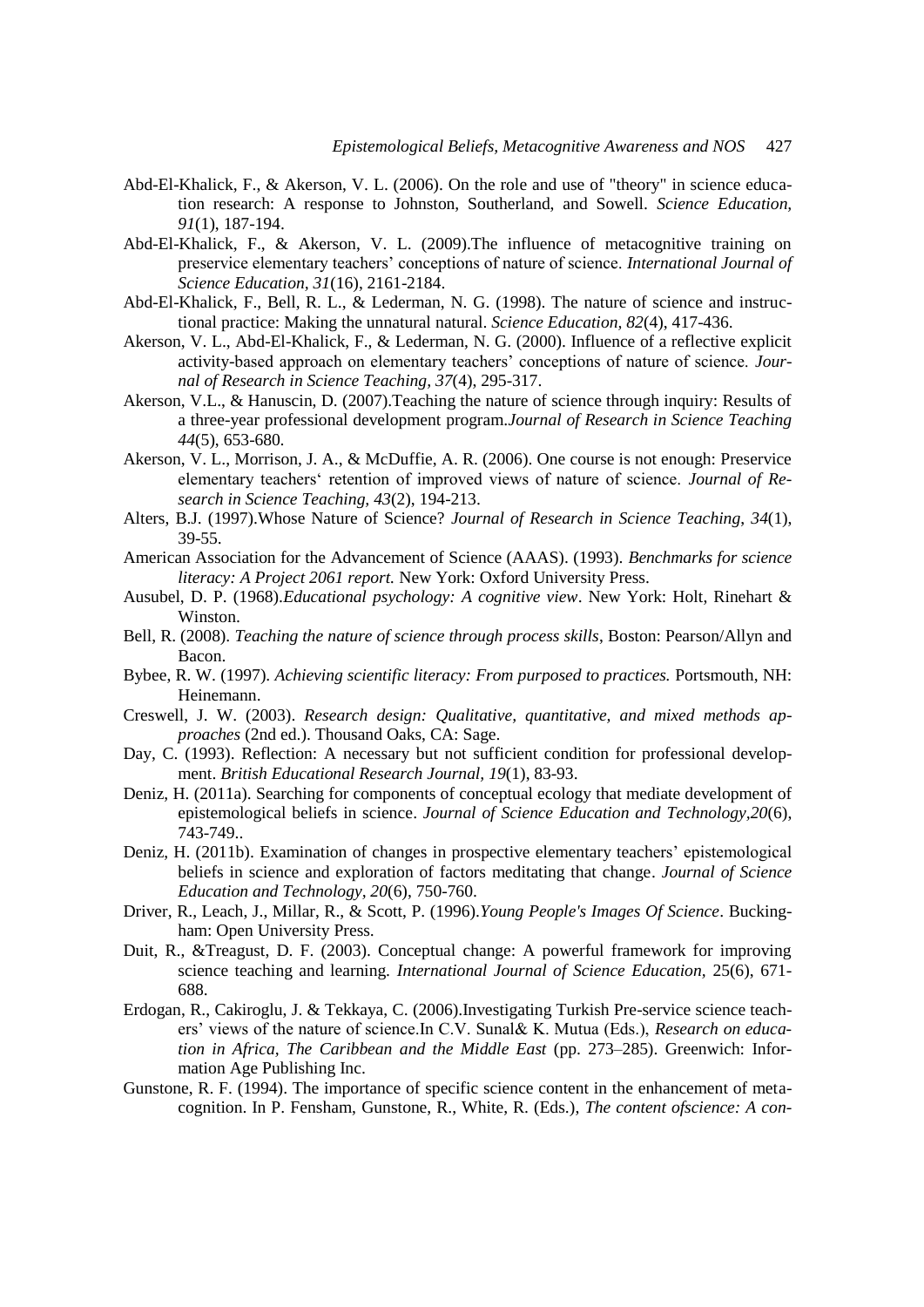*structivist approach to its teaching and learning* (pp. 131-146). London: The Falmer Press.

- Haidar, A. H. (1999). Emirates pre-service and in-service teachers' views about the nature of science.*International Journal of Science Education, 21*(8), 807-822.
- Hanuscin, D., Phillipson-Mower, T., & Akerson, V.L. (2006) Integrating nature of science instruction into a physical science content course for teachers: NOS views of teaching assistants.*Science Education, 90*(5), 912-935.
- Hewson, P. W., Beeth, M. E., &Thorley, R. (1998).Teaching for conceptual change. In B. J. Fraser, Tobin, K. G. (Eds.), *International handbook of Science Education,* Part 1 (pp. 199- 218). Dordrecht, Netherlands: Kluwer Academic Press.
- Hewson. P. W. (1992, June). *Conceptual change in science teaching and teacher education.*Paper presented at a meeting on "Research and Curriculum Development in Science Teaching," under the auspices of the National Center for Educational Research, Documentation, and Assessment, Ministry for Education and Science, Madrid, Spain.
- Hofer, B. K., & Pintrich, P. R. (Eds.). (2002). Personal epistemology: The psychology of beliefs about knowledge and knowing. Mahwah, NJ: Erlbaum.
- Hofer, B. K., & Pintrich, P. R. (1997). The development of epistemological theories: Beliefs about knowledge and knowing and their relation to learning. Review of Educational Research,  $67(1)$ ,  $88 - 140$ .
- Hofer, B.K. (2002). Personal epistemology as a psychological and educational construct: an introduction. In: Hofer BK, Pintrich PR (eds) Personal epistemology: the psychology of beliefs about knowledge and knowing. Erlbaum, Mahwah, pp 3–14.
- Hofer, B. K. (1997). The development of personal epistemology: Dimensions, disciplinary differences, and instructional practices. Doctoral dissertation.University of Michigan, Ann Arbor.
- Irez, S. & Cakır, M. (2006). Critical reflective approach to teach the nature of science: a rationale and review of strategies. *Journal of Turkish Science Education, 2*(3), 19-35.
- Lederman, N. G. (2007). Nature of sciene: Past, present, and future. In Abell, S. K., & Lederman, N. G. (Eds.), *Handbook of research on science education* (pp. 831-879). Mahwah, NJ: Lawrence Erlbaum Associates.
- Lederman N. G., Abd-El-Khalick, F., Bell, R. L., Schwartz, R. S. (2002). Views of nature of science questionnaire: Toward a valid and meaningful assessments of learners' conceptions of nature of science. *Journal of Research in Science Teaching, 39*(6), 497-521.
- Lederman, N. G. (1992). Students' and teachers' conceptions about the nature of science: A review of the research. *Journal of Research in Science Teaching, 29*, 331-359.
- Lederman, N. G., & O'Malley, M. (1990). Students' perceptions of tentativeness in science: Development, use, and sources of change. *Science Education, 74*(2), 225-239.
- Liang, L. L, Chen, S., Chen, X., Kaya, O. N., Adams, A. D., Macklin, M. & Ebenezer, J. (2009). Preservice teachers' views about nature of scientific knowledge development: An international collaborative study. *International Journal of Science and Mathematics Education, 7*, 987-1012.
- Matson, J. O. &Parsons, S. (2006). Misconceptions about the nature of science, inquiry-based instruction, and constructivism: Creating confusion in the science classroom. Electronic Journal of Literacy through Science, 5(6). Retrieved May 13, 2009, from http://ejlts.ucdavis.edu/current issue/articles/Matson%20&%20Parsons.pdf
- Matson, J. O. & Parsons, S. (1998). The nature of science: Achieving science literacy by doing sceince. In W. F. McComas (Eds.), *The nature of science in science education.* Boston: Kluwer Academic Publishers.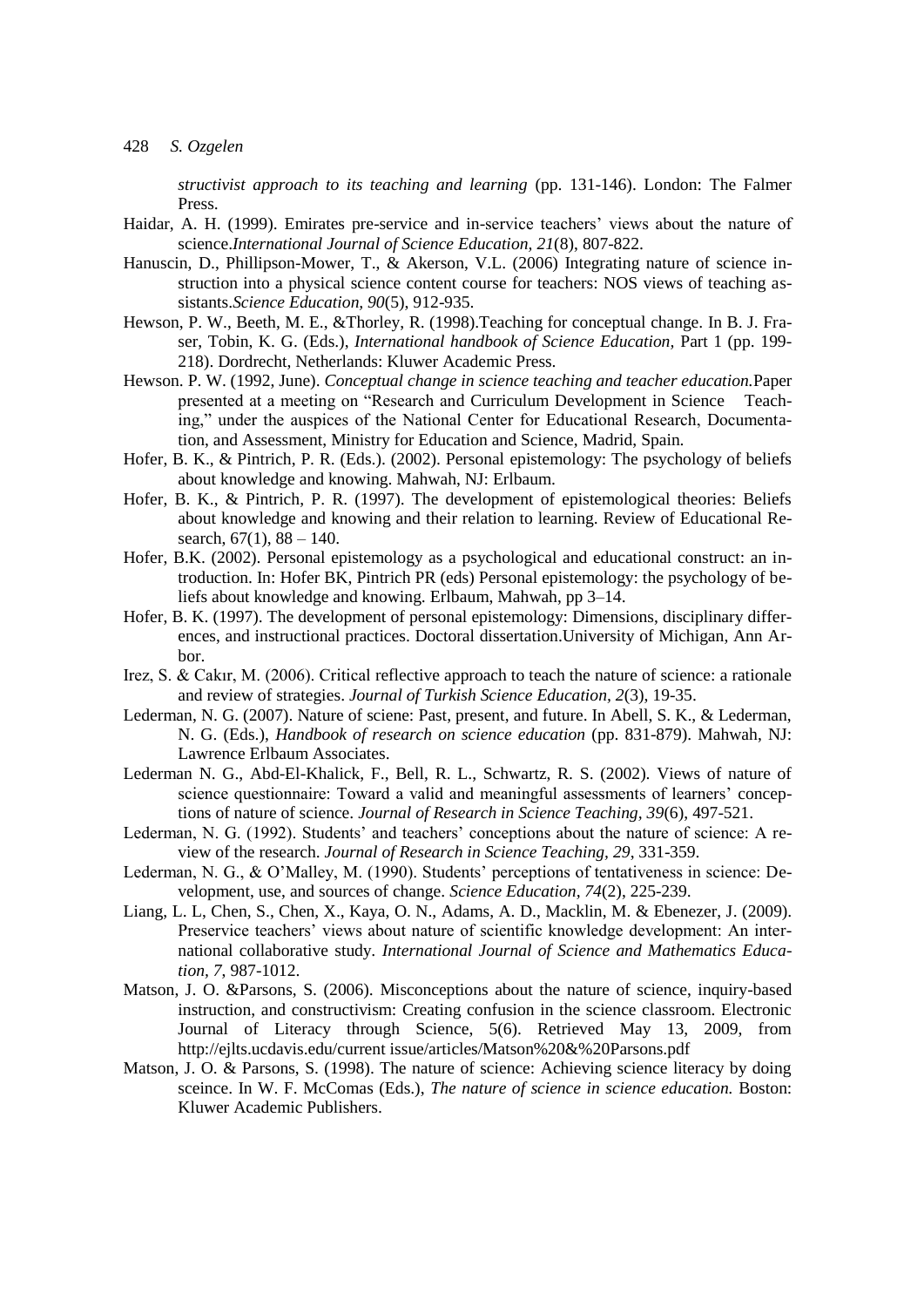- McComas, W. (1998). The principal elements of the nature of science: dispelling the myths, In McComas, W. (Eds.), *The Nature of Science in Science Education: Rationales and Strategies* (pp. 53-70). Dordercht, The Netherlands: Kluwer Academic.
- McComas, W.F. & Olson, J.K. (1998).The nature of science in international science education standards documents. In McComas (Eds.), *The Nature of Science in Science Education: Rationales and Strategies* (pp. 41-52). Kluwer Academic Publishers: The Netherlands.
- Murcia, K., &Schibeci, R. (1999). Primary student teachers' conceptions of the nature of science. *International journal of science education, 21*(11), 1123-1140.
- National Research Council. (1996). *National science education standards.*Washington, DC: National Academic Press.
- National Research Council. (2000). *Inquiry and the national science education standards.*Washington,DC: National Academy Press.
- Ozgelen, S. (2010). Exploring the development of pre-service science teachers' views on nature of science in inquiry-based laboratory instruction. Middle East Technical University. Ankara. Unpublished Doctoral Dissertation.
- Palmquist, B. C., & Finley, F. N. (1997). Preservice teachers' views of the nature of science during a postbaccalaurate science teaching program. *Journal of Research in Science Teaching, 34*(6), 595-615.
- Piaget, J. (1966). *Psychology of intelligence*. Totowa, N.J: Littlefield, Adams & Co.
- Posner, G. J., Strike, K. A., Hewson, P. W., & Gertzog, W. A. (1982). Accommodation of a scientific conception: Toward a theory of conceptual change. *Science Education, 66*(2), 211-227.
- Sandoval, W. A. (2005). Understanding students' practical epistemologies and their influence on learning through inquiry. *Science Education, 89*(4), 634-656.
- Schommer, M. (1990). Effects of beliefs about the nature of knowledge on comprehension. J EducPsychol 82:498–504.
- Schraw, G., & Dennison, R. S. (1994). Assessing metacognitive awareness.*Contemporary Educational Psychology, 19,* 460-475.
- Schwartz, R., Lederman, N. G., & Crawford, B. (2004). Developing views of nature of science in an authentic context: An explicit approach to bridging the gap between nature of science and scientific inquiry.*Science Education, 88,* 610-645.
- Southerland, S. A., Johnston, A., & Sowell, S. (2006). Describing teachers' conceptual ecologies for the nature of science.*Science Education, 90*(5), 874-906.
- Taber, K. S. (2009). *Progressing science education.constructing the scientific research programme into the contingent nature of learning science,* Science &Technology Education Library 37. New York: Springer Publishers.
- Tairab, H. H. (2001). How do pre-service and in-service science teachers view the nature of science and technology? *Research in Science and Technological Education, 19*(2), 235-250.
- Tobin, K. (2000). Constructivism in science Education: Moving on. In D. C. Phillips (Ed.), *Constructivism in Education: Opinions and Second Opinions on Controversial Issues* (pp. 227–253). Chicago: National Society for the Study of Education.
- Yalvac, B., Tekkaya, C., Cakiroglu, J. & Kahyaoglu, E. (2007).Turkish pre-service science teachers' views on science-technology-society issues.*International Journal of Science Education, 29,* 331–348.
- White, R. T. (1998). Research, theories of learning, principles of teaching and classroom practice: Examples and issues. *Studies in Science Education, 31*, 55-70.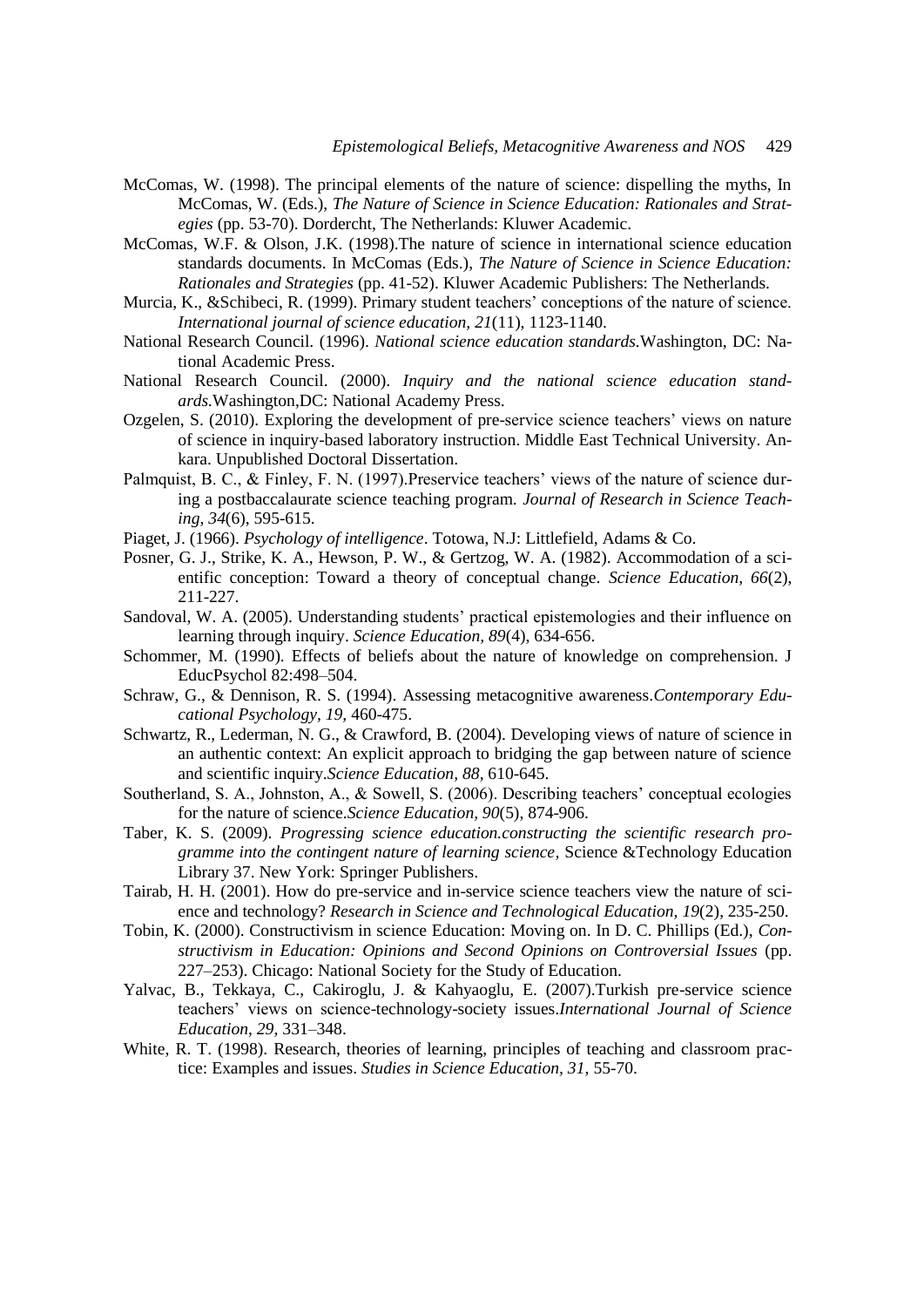## **Author**

Sinan Ozgelen is Assistant Professor at Department of Elementary Science Education in Faculty of Education. His research interests are inquiry-based science education, inquiry-based laboratory teaching, teaching nature of science, philosophy of science, and pedagogical content knowledge in science education. **Correspondence:** Mersin University, Faculty of Education, Yenişehir Kampüsü, Mersin, Turkey. E-mail: sozgelen@gmail.com